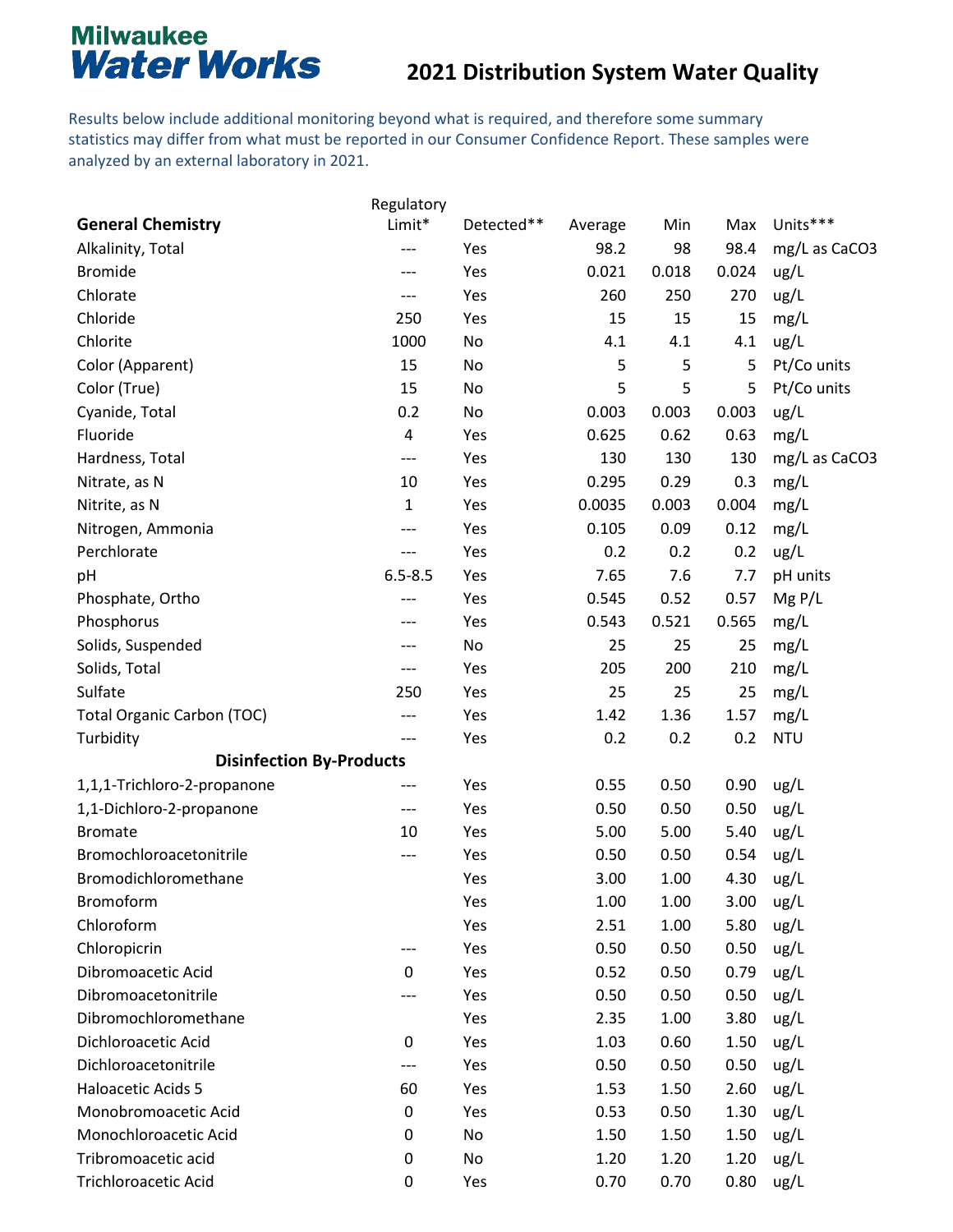| <b>Total Trihalomethanes</b><br>Yes<br>8.21<br>1.00<br>13.60<br>ug/L<br><b>Aldehydes</b><br>Acetaldehyde<br>5.2<br>5.2<br>5.2<br>No<br>ug/L<br>5<br>5<br>5<br>Benzaldehyde<br>No<br>ug/L<br>5<br>5<br>5<br><b>Butanal</b><br>ug/L<br>No<br>5<br>5<br>5<br>Crotonaldehyde<br>No<br>ug/L<br>5<br>5<br>5<br>Cyclohexanone<br>ug/L<br>No<br>5<br>5<br>5<br>Decanal<br>No<br>ug/L<br>5<br>5<br>5<br>Formaldehyde<br>ug/L<br>Yes<br>5<br>5<br>5<br>Glyoxal<br>No<br>ug/L<br>5<br>5<br>5<br>ug/L<br>Heptanal<br>No<br>5<br>5<br>5<br>Hexanal<br>ug/L<br>No<br>5<br>5<br>5<br>Methyl glyoxal<br>ug/L<br>No<br>5<br>5<br>5<br>Nonanal<br>ug/L<br>No<br>5<br>5<br>5<br>ug/L<br>Octanal<br>No<br>5<br>5<br>5<br>Pentanal<br>ug/L<br>No<br>5<br>5<br>5<br>ug/L<br>Propanal<br>No<br><b>Metals</b><br>50-200<br>Aluminum<br>73.5<br>71<br>Yes<br>76<br>ug/L<br>0.16<br>Antimony<br>6<br>Yes<br>0.155<br>0.15<br>ug/L<br>10<br>Arsenic<br>No<br>0.9<br>0.9<br>ug/L<br>0.9<br><b>Barium</b><br>2000<br>19<br>19<br>19<br>ug/L<br>Yes<br>Beryllium<br>4<br>0.08<br>0.08<br>0.08<br>ug/L<br>No<br>Boron<br>23<br>23<br>23<br>Yes<br>ug/L<br>$---$<br>Cadmium<br>5<br>No<br>0.1<br>ug/L<br>0.1<br>0.1<br>Calcium<br>34<br>34<br>Yes<br>34<br>mg/L<br>Cerium<br>No<br>0.1<br>0.1<br>0.1<br>ug/L<br>Cesium<br>No<br>0.1<br>0.1<br>0.1<br>ug/L<br>0.4<br>0.3<br>0.5<br>Chromium<br>100<br>Yes<br>ug/L<br>0.16<br>Chromium, Hexavalent<br>Yes<br>0.06<br>0.18<br>ug/L<br>Cobalt<br>No<br>0.13<br>0.13<br>0.13<br>ug/L<br>Yes<br>1.85<br>1.6<br>2.1<br>ug/L<br>Copper<br>1300<br>No<br>ug/L<br>Dysprosium<br>0.1<br>0.1<br>0.1<br>Erbium<br>No<br>0.1<br>0.1<br>0.1<br>ug/L<br>Europium<br>0.1<br>0.1<br>ug/L<br>No<br>0.1<br>Gadolinium<br>No<br>0.1<br>0.1<br>0.1<br>ug/L<br>Gallium<br>0.3<br>ug/L<br>Yes<br>0.3<br>0.3<br>Germanium<br>No<br>0.1<br>0.1<br>ug/L<br>0.1<br>Gold<br>No<br>0.2<br>0.2<br>0.2<br>ug/L<br>Hafnium<br>No<br>0.1<br>0.1<br>0.1<br>ug/L<br>Holmium<br>0.1<br>No<br>0.1<br>0.1<br>ug/L<br>Iridium<br>No<br>0.1<br>0.1<br>0.1<br>ug/L<br>$\pmb{0}$<br>$\pmb{0}$<br>$\pmb{0}$<br>mg/L<br>Iron<br>0.3<br>No<br>Lanthanum<br>No<br>0.1<br>0.1<br>0.1<br>ug/L<br>$---$<br>0.16<br>Lead<br>15<br>Yes<br>0.15<br>0.14<br>ug/L<br>Lithium<br>2.25<br>2.2<br>2.3<br>ug/L<br>Yes<br>--- | Trichloroacetonitrile | $---$ | Yes | 0.50 | 0.50 | 0.50 | ug/L |
|-----------------------------------------------------------------------------------------------------------------------------------------------------------------------------------------------------------------------------------------------------------------------------------------------------------------------------------------------------------------------------------------------------------------------------------------------------------------------------------------------------------------------------------------------------------------------------------------------------------------------------------------------------------------------------------------------------------------------------------------------------------------------------------------------------------------------------------------------------------------------------------------------------------------------------------------------------------------------------------------------------------------------------------------------------------------------------------------------------------------------------------------------------------------------------------------------------------------------------------------------------------------------------------------------------------------------------------------------------------------------------------------------------------------------------------------------------------------------------------------------------------------------------------------------------------------------------------------------------------------------------------------------------------------------------------------------------------------------------------------------------------------------------------------------------------------------------------------------------------------------------------------------------------------------------------------------------------------------------------------------------------------------------------------------------------------------------------------------------------------------------------------------------------------------------------------------------------------------------------------------------------------------------------|-----------------------|-------|-----|------|------|------|------|
|                                                                                                                                                                                                                                                                                                                                                                                                                                                                                                                                                                                                                                                                                                                                                                                                                                                                                                                                                                                                                                                                                                                                                                                                                                                                                                                                                                                                                                                                                                                                                                                                                                                                                                                                                                                                                                                                                                                                                                                                                                                                                                                                                                                                                                                                                   |                       |       |     |      |      |      |      |
|                                                                                                                                                                                                                                                                                                                                                                                                                                                                                                                                                                                                                                                                                                                                                                                                                                                                                                                                                                                                                                                                                                                                                                                                                                                                                                                                                                                                                                                                                                                                                                                                                                                                                                                                                                                                                                                                                                                                                                                                                                                                                                                                                                                                                                                                                   |                       |       |     |      |      |      |      |
|                                                                                                                                                                                                                                                                                                                                                                                                                                                                                                                                                                                                                                                                                                                                                                                                                                                                                                                                                                                                                                                                                                                                                                                                                                                                                                                                                                                                                                                                                                                                                                                                                                                                                                                                                                                                                                                                                                                                                                                                                                                                                                                                                                                                                                                                                   |                       |       |     |      |      |      |      |
|                                                                                                                                                                                                                                                                                                                                                                                                                                                                                                                                                                                                                                                                                                                                                                                                                                                                                                                                                                                                                                                                                                                                                                                                                                                                                                                                                                                                                                                                                                                                                                                                                                                                                                                                                                                                                                                                                                                                                                                                                                                                                                                                                                                                                                                                                   |                       |       |     |      |      |      |      |
|                                                                                                                                                                                                                                                                                                                                                                                                                                                                                                                                                                                                                                                                                                                                                                                                                                                                                                                                                                                                                                                                                                                                                                                                                                                                                                                                                                                                                                                                                                                                                                                                                                                                                                                                                                                                                                                                                                                                                                                                                                                                                                                                                                                                                                                                                   |                       |       |     |      |      |      |      |
|                                                                                                                                                                                                                                                                                                                                                                                                                                                                                                                                                                                                                                                                                                                                                                                                                                                                                                                                                                                                                                                                                                                                                                                                                                                                                                                                                                                                                                                                                                                                                                                                                                                                                                                                                                                                                                                                                                                                                                                                                                                                                                                                                                                                                                                                                   |                       |       |     |      |      |      |      |
|                                                                                                                                                                                                                                                                                                                                                                                                                                                                                                                                                                                                                                                                                                                                                                                                                                                                                                                                                                                                                                                                                                                                                                                                                                                                                                                                                                                                                                                                                                                                                                                                                                                                                                                                                                                                                                                                                                                                                                                                                                                                                                                                                                                                                                                                                   |                       |       |     |      |      |      |      |
|                                                                                                                                                                                                                                                                                                                                                                                                                                                                                                                                                                                                                                                                                                                                                                                                                                                                                                                                                                                                                                                                                                                                                                                                                                                                                                                                                                                                                                                                                                                                                                                                                                                                                                                                                                                                                                                                                                                                                                                                                                                                                                                                                                                                                                                                                   |                       |       |     |      |      |      |      |
|                                                                                                                                                                                                                                                                                                                                                                                                                                                                                                                                                                                                                                                                                                                                                                                                                                                                                                                                                                                                                                                                                                                                                                                                                                                                                                                                                                                                                                                                                                                                                                                                                                                                                                                                                                                                                                                                                                                                                                                                                                                                                                                                                                                                                                                                                   |                       |       |     |      |      |      |      |
|                                                                                                                                                                                                                                                                                                                                                                                                                                                                                                                                                                                                                                                                                                                                                                                                                                                                                                                                                                                                                                                                                                                                                                                                                                                                                                                                                                                                                                                                                                                                                                                                                                                                                                                                                                                                                                                                                                                                                                                                                                                                                                                                                                                                                                                                                   |                       |       |     |      |      |      |      |
|                                                                                                                                                                                                                                                                                                                                                                                                                                                                                                                                                                                                                                                                                                                                                                                                                                                                                                                                                                                                                                                                                                                                                                                                                                                                                                                                                                                                                                                                                                                                                                                                                                                                                                                                                                                                                                                                                                                                                                                                                                                                                                                                                                                                                                                                                   |                       |       |     |      |      |      |      |
|                                                                                                                                                                                                                                                                                                                                                                                                                                                                                                                                                                                                                                                                                                                                                                                                                                                                                                                                                                                                                                                                                                                                                                                                                                                                                                                                                                                                                                                                                                                                                                                                                                                                                                                                                                                                                                                                                                                                                                                                                                                                                                                                                                                                                                                                                   |                       |       |     |      |      |      |      |
|                                                                                                                                                                                                                                                                                                                                                                                                                                                                                                                                                                                                                                                                                                                                                                                                                                                                                                                                                                                                                                                                                                                                                                                                                                                                                                                                                                                                                                                                                                                                                                                                                                                                                                                                                                                                                                                                                                                                                                                                                                                                                                                                                                                                                                                                                   |                       |       |     |      |      |      |      |
|                                                                                                                                                                                                                                                                                                                                                                                                                                                                                                                                                                                                                                                                                                                                                                                                                                                                                                                                                                                                                                                                                                                                                                                                                                                                                                                                                                                                                                                                                                                                                                                                                                                                                                                                                                                                                                                                                                                                                                                                                                                                                                                                                                                                                                                                                   |                       |       |     |      |      |      |      |
|                                                                                                                                                                                                                                                                                                                                                                                                                                                                                                                                                                                                                                                                                                                                                                                                                                                                                                                                                                                                                                                                                                                                                                                                                                                                                                                                                                                                                                                                                                                                                                                                                                                                                                                                                                                                                                                                                                                                                                                                                                                                                                                                                                                                                                                                                   |                       |       |     |      |      |      |      |
|                                                                                                                                                                                                                                                                                                                                                                                                                                                                                                                                                                                                                                                                                                                                                                                                                                                                                                                                                                                                                                                                                                                                                                                                                                                                                                                                                                                                                                                                                                                                                                                                                                                                                                                                                                                                                                                                                                                                                                                                                                                                                                                                                                                                                                                                                   |                       |       |     |      |      |      |      |
|                                                                                                                                                                                                                                                                                                                                                                                                                                                                                                                                                                                                                                                                                                                                                                                                                                                                                                                                                                                                                                                                                                                                                                                                                                                                                                                                                                                                                                                                                                                                                                                                                                                                                                                                                                                                                                                                                                                                                                                                                                                                                                                                                                                                                                                                                   |                       |       |     |      |      |      |      |
|                                                                                                                                                                                                                                                                                                                                                                                                                                                                                                                                                                                                                                                                                                                                                                                                                                                                                                                                                                                                                                                                                                                                                                                                                                                                                                                                                                                                                                                                                                                                                                                                                                                                                                                                                                                                                                                                                                                                                                                                                                                                                                                                                                                                                                                                                   |                       |       |     |      |      |      |      |
|                                                                                                                                                                                                                                                                                                                                                                                                                                                                                                                                                                                                                                                                                                                                                                                                                                                                                                                                                                                                                                                                                                                                                                                                                                                                                                                                                                                                                                                                                                                                                                                                                                                                                                                                                                                                                                                                                                                                                                                                                                                                                                                                                                                                                                                                                   |                       |       |     |      |      |      |      |
|                                                                                                                                                                                                                                                                                                                                                                                                                                                                                                                                                                                                                                                                                                                                                                                                                                                                                                                                                                                                                                                                                                                                                                                                                                                                                                                                                                                                                                                                                                                                                                                                                                                                                                                                                                                                                                                                                                                                                                                                                                                                                                                                                                                                                                                                                   |                       |       |     |      |      |      |      |
|                                                                                                                                                                                                                                                                                                                                                                                                                                                                                                                                                                                                                                                                                                                                                                                                                                                                                                                                                                                                                                                                                                                                                                                                                                                                                                                                                                                                                                                                                                                                                                                                                                                                                                                                                                                                                                                                                                                                                                                                                                                                                                                                                                                                                                                                                   |                       |       |     |      |      |      |      |
|                                                                                                                                                                                                                                                                                                                                                                                                                                                                                                                                                                                                                                                                                                                                                                                                                                                                                                                                                                                                                                                                                                                                                                                                                                                                                                                                                                                                                                                                                                                                                                                                                                                                                                                                                                                                                                                                                                                                                                                                                                                                                                                                                                                                                                                                                   |                       |       |     |      |      |      |      |
|                                                                                                                                                                                                                                                                                                                                                                                                                                                                                                                                                                                                                                                                                                                                                                                                                                                                                                                                                                                                                                                                                                                                                                                                                                                                                                                                                                                                                                                                                                                                                                                                                                                                                                                                                                                                                                                                                                                                                                                                                                                                                                                                                                                                                                                                                   |                       |       |     |      |      |      |      |
|                                                                                                                                                                                                                                                                                                                                                                                                                                                                                                                                                                                                                                                                                                                                                                                                                                                                                                                                                                                                                                                                                                                                                                                                                                                                                                                                                                                                                                                                                                                                                                                                                                                                                                                                                                                                                                                                                                                                                                                                                                                                                                                                                                                                                                                                                   |                       |       |     |      |      |      |      |
|                                                                                                                                                                                                                                                                                                                                                                                                                                                                                                                                                                                                                                                                                                                                                                                                                                                                                                                                                                                                                                                                                                                                                                                                                                                                                                                                                                                                                                                                                                                                                                                                                                                                                                                                                                                                                                                                                                                                                                                                                                                                                                                                                                                                                                                                                   |                       |       |     |      |      |      |      |
|                                                                                                                                                                                                                                                                                                                                                                                                                                                                                                                                                                                                                                                                                                                                                                                                                                                                                                                                                                                                                                                                                                                                                                                                                                                                                                                                                                                                                                                                                                                                                                                                                                                                                                                                                                                                                                                                                                                                                                                                                                                                                                                                                                                                                                                                                   |                       |       |     |      |      |      |      |
|                                                                                                                                                                                                                                                                                                                                                                                                                                                                                                                                                                                                                                                                                                                                                                                                                                                                                                                                                                                                                                                                                                                                                                                                                                                                                                                                                                                                                                                                                                                                                                                                                                                                                                                                                                                                                                                                                                                                                                                                                                                                                                                                                                                                                                                                                   |                       |       |     |      |      |      |      |
|                                                                                                                                                                                                                                                                                                                                                                                                                                                                                                                                                                                                                                                                                                                                                                                                                                                                                                                                                                                                                                                                                                                                                                                                                                                                                                                                                                                                                                                                                                                                                                                                                                                                                                                                                                                                                                                                                                                                                                                                                                                                                                                                                                                                                                                                                   |                       |       |     |      |      |      |      |
|                                                                                                                                                                                                                                                                                                                                                                                                                                                                                                                                                                                                                                                                                                                                                                                                                                                                                                                                                                                                                                                                                                                                                                                                                                                                                                                                                                                                                                                                                                                                                                                                                                                                                                                                                                                                                                                                                                                                                                                                                                                                                                                                                                                                                                                                                   |                       |       |     |      |      |      |      |
|                                                                                                                                                                                                                                                                                                                                                                                                                                                                                                                                                                                                                                                                                                                                                                                                                                                                                                                                                                                                                                                                                                                                                                                                                                                                                                                                                                                                                                                                                                                                                                                                                                                                                                                                                                                                                                                                                                                                                                                                                                                                                                                                                                                                                                                                                   |                       |       |     |      |      |      |      |
|                                                                                                                                                                                                                                                                                                                                                                                                                                                                                                                                                                                                                                                                                                                                                                                                                                                                                                                                                                                                                                                                                                                                                                                                                                                                                                                                                                                                                                                                                                                                                                                                                                                                                                                                                                                                                                                                                                                                                                                                                                                                                                                                                                                                                                                                                   |                       |       |     |      |      |      |      |
|                                                                                                                                                                                                                                                                                                                                                                                                                                                                                                                                                                                                                                                                                                                                                                                                                                                                                                                                                                                                                                                                                                                                                                                                                                                                                                                                                                                                                                                                                                                                                                                                                                                                                                                                                                                                                                                                                                                                                                                                                                                                                                                                                                                                                                                                                   |                       |       |     |      |      |      |      |
|                                                                                                                                                                                                                                                                                                                                                                                                                                                                                                                                                                                                                                                                                                                                                                                                                                                                                                                                                                                                                                                                                                                                                                                                                                                                                                                                                                                                                                                                                                                                                                                                                                                                                                                                                                                                                                                                                                                                                                                                                                                                                                                                                                                                                                                                                   |                       |       |     |      |      |      |      |
|                                                                                                                                                                                                                                                                                                                                                                                                                                                                                                                                                                                                                                                                                                                                                                                                                                                                                                                                                                                                                                                                                                                                                                                                                                                                                                                                                                                                                                                                                                                                                                                                                                                                                                                                                                                                                                                                                                                                                                                                                                                                                                                                                                                                                                                                                   |                       |       |     |      |      |      |      |
|                                                                                                                                                                                                                                                                                                                                                                                                                                                                                                                                                                                                                                                                                                                                                                                                                                                                                                                                                                                                                                                                                                                                                                                                                                                                                                                                                                                                                                                                                                                                                                                                                                                                                                                                                                                                                                                                                                                                                                                                                                                                                                                                                                                                                                                                                   |                       |       |     |      |      |      |      |
|                                                                                                                                                                                                                                                                                                                                                                                                                                                                                                                                                                                                                                                                                                                                                                                                                                                                                                                                                                                                                                                                                                                                                                                                                                                                                                                                                                                                                                                                                                                                                                                                                                                                                                                                                                                                                                                                                                                                                                                                                                                                                                                                                                                                                                                                                   |                       |       |     |      |      |      |      |
|                                                                                                                                                                                                                                                                                                                                                                                                                                                                                                                                                                                                                                                                                                                                                                                                                                                                                                                                                                                                                                                                                                                                                                                                                                                                                                                                                                                                                                                                                                                                                                                                                                                                                                                                                                                                                                                                                                                                                                                                                                                                                                                                                                                                                                                                                   |                       |       |     |      |      |      |      |
|                                                                                                                                                                                                                                                                                                                                                                                                                                                                                                                                                                                                                                                                                                                                                                                                                                                                                                                                                                                                                                                                                                                                                                                                                                                                                                                                                                                                                                                                                                                                                                                                                                                                                                                                                                                                                                                                                                                                                                                                                                                                                                                                                                                                                                                                                   |                       |       |     |      |      |      |      |
|                                                                                                                                                                                                                                                                                                                                                                                                                                                                                                                                                                                                                                                                                                                                                                                                                                                                                                                                                                                                                                                                                                                                                                                                                                                                                                                                                                                                                                                                                                                                                                                                                                                                                                                                                                                                                                                                                                                                                                                                                                                                                                                                                                                                                                                                                   |                       |       |     |      |      |      |      |
|                                                                                                                                                                                                                                                                                                                                                                                                                                                                                                                                                                                                                                                                                                                                                                                                                                                                                                                                                                                                                                                                                                                                                                                                                                                                                                                                                                                                                                                                                                                                                                                                                                                                                                                                                                                                                                                                                                                                                                                                                                                                                                                                                                                                                                                                                   |                       |       |     |      |      |      |      |
|                                                                                                                                                                                                                                                                                                                                                                                                                                                                                                                                                                                                                                                                                                                                                                                                                                                                                                                                                                                                                                                                                                                                                                                                                                                                                                                                                                                                                                                                                                                                                                                                                                                                                                                                                                                                                                                                                                                                                                                                                                                                                                                                                                                                                                                                                   |                       |       |     |      |      |      |      |
|                                                                                                                                                                                                                                                                                                                                                                                                                                                                                                                                                                                                                                                                                                                                                                                                                                                                                                                                                                                                                                                                                                                                                                                                                                                                                                                                                                                                                                                                                                                                                                                                                                                                                                                                                                                                                                                                                                                                                                                                                                                                                                                                                                                                                                                                                   |                       |       |     |      |      |      |      |
|                                                                                                                                                                                                                                                                                                                                                                                                                                                                                                                                                                                                                                                                                                                                                                                                                                                                                                                                                                                                                                                                                                                                                                                                                                                                                                                                                                                                                                                                                                                                                                                                                                                                                                                                                                                                                                                                                                                                                                                                                                                                                                                                                                                                                                                                                   |                       |       |     |      |      |      |      |
|                                                                                                                                                                                                                                                                                                                                                                                                                                                                                                                                                                                                                                                                                                                                                                                                                                                                                                                                                                                                                                                                                                                                                                                                                                                                                                                                                                                                                                                                                                                                                                                                                                                                                                                                                                                                                                                                                                                                                                                                                                                                                                                                                                                                                                                                                   |                       |       |     |      |      |      |      |
|                                                                                                                                                                                                                                                                                                                                                                                                                                                                                                                                                                                                                                                                                                                                                                                                                                                                                                                                                                                                                                                                                                                                                                                                                                                                                                                                                                                                                                                                                                                                                                                                                                                                                                                                                                                                                                                                                                                                                                                                                                                                                                                                                                                                                                                                                   |                       |       |     |      |      |      |      |
|                                                                                                                                                                                                                                                                                                                                                                                                                                                                                                                                                                                                                                                                                                                                                                                                                                                                                                                                                                                                                                                                                                                                                                                                                                                                                                                                                                                                                                                                                                                                                                                                                                                                                                                                                                                                                                                                                                                                                                                                                                                                                                                                                                                                                                                                                   |                       |       |     |      |      |      |      |
|                                                                                                                                                                                                                                                                                                                                                                                                                                                                                                                                                                                                                                                                                                                                                                                                                                                                                                                                                                                                                                                                                                                                                                                                                                                                                                                                                                                                                                                                                                                                                                                                                                                                                                                                                                                                                                                                                                                                                                                                                                                                                                                                                                                                                                                                                   | Lutetium              | ---   | No  | 0.1  | 0.1  | 0.1  | ug/L |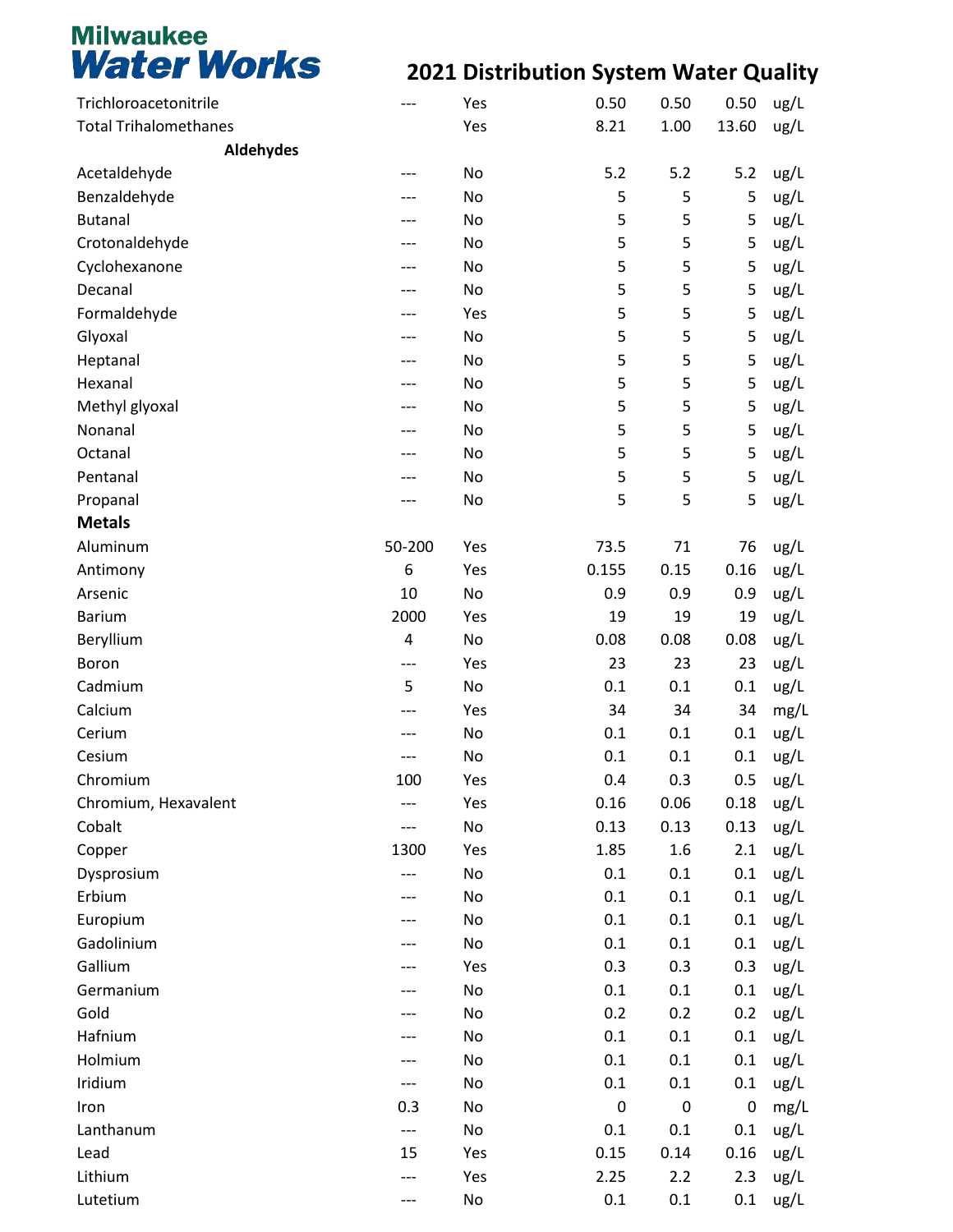| Magnesium                                     | $---$          | Yes | 12             | 12             | 12             | mg/L |
|-----------------------------------------------|----------------|-----|----------------|----------------|----------------|------|
| Manganese                                     | 50             | Yes | 0.9            | 0.6            | 1.2            | ug/L |
| Mercury                                       | $\overline{2}$ | No  | 0.06           | 0.06           | 0.06           | ug/L |
| Molybdenum                                    |                | Yes | 0.93           | 0.92           | 0.94           | ug/L |
| Neodymium                                     |                | No  | 0.1            | 0.1            | 0.1            | ug/L |
| Nickel                                        |                | No  | 0.2            | 0.2            | 0.2            | ug/L |
| Niobium                                       |                | No  | 0.1            | 0.1            | 0.1            | ug/L |
| Osmium                                        |                | No  | 0.9            | 0.9            | 0.9            | ug/L |
| Palladium                                     |                | No  | 0.1            | 0.1            | 0.1            | ug/L |
| Phosphorus                                    |                | Yes | 525            | 500            | 550            | ug/L |
| Platinum                                      |                | No  | 0.1            | 0.1            | 0.1            | ug/L |
| Potassium                                     |                | Yes | 1.5            | 1.5            | 1.5            | mg/L |
| Praseodymium                                  |                | No  | 0.1            | 0.1            | 0.1            | ug/L |
| Rhenium                                       |                | No  | 0.1            | 0.1            | 0.1            | ug/L |
| Rhodium                                       |                | No  | 0.1            | 0.1            | 0.1            | ug/L |
| Rubidium                                      |                | Yes | 1.1            | 1.1            | 1.1            | ug/L |
| Ruthenium                                     |                | No  | 0.1            | 0.1            | 0.1            | ug/L |
| Samarium                                      |                | No  | 0.1            | 0.1            | 0.1            | ug/L |
| Selenium                                      | 50             | No  | $\overline{2}$ | $\overline{2}$ | $\overline{2}$ | ug/L |
| Silica, Total                                 | $---$          | Yes | 2.2            | 2.1            | 2.3            | mg/L |
| Silver                                        | 100            | No  | 0.13           | 0.13           | 0.13           | ug/L |
| Sodium                                        |                | Yes | 9.95           | 9.9            | 10             | mg/L |
| Strontium                                     |                | Yes | 110            | 110            | 110            | ug/L |
| Tellurium                                     | ---            | No  | 0.1            | 0.1            | 0.1            | ug/L |
| Thallium                                      | $\overline{2}$ | No  | 0.16           | 0.16           | 0.16           | ug/L |
| Thorium                                       |                | No  | 0.2            | 0.2            | 0.2            | ug/L |
| Thulium                                       |                | No  | 0.1            | 0.1            | 0.1            | ug/L |
| Tin                                           |                | No  | 0.1            | 0.1            | 0.1            | ug/L |
| Titanium                                      |                | No  | 0.7            | 0.7            | 0.7            | ug/L |
| Tungsten                                      |                | No  | 0.1            | 0.1            | 0.1            | ug/L |
| Uranium                                       | 30             | Yes | 0.285          | 0.28           | 0.29           | ug/L |
| Vanadium                                      | ---            | Yes | 0.35           | 0.3            | 0.4            | ug/L |
| Ytterbium                                     | ---            | No  | 0.1            | 0.1            | 0.1            | ug/L |
| Zinc                                          | 5000           | Yes | 2.3            | 2.3            | 2.3            | ug/L |
| Zirconium                                     |                | No  | 0.1            | 0.1            | 0.1            | ug/L |
| <b>Nitrosamines</b>                           |                |     |                |                |                |      |
| N-Nitrosodiethylamine (NDEA)                  |                | No  | $\overline{2}$ | $\overline{2}$ | 2              | ng/L |
| N-Nitrosodimethylamine (NDMA)                 |                | No  | $\overline{2}$ | $\overline{c}$ | $\overline{2}$ | ng/L |
| N-Nitrosodi-N-butylamine (NDBA)               |                | No  | $\overline{2}$ | $\overline{2}$ | $\overline{2}$ | ng/L |
| N-Nitrosodi-N-propylamine (NDPA)              |                | No  | $\overline{2}$ | $\overline{2}$ | $\overline{2}$ | ng/L |
| N-Nitrosodiphenylamine (NDPhA)                |                | No  | 20             | 20             | 20             | ng/L |
| N-Nitrosomethylethylamine (NMEA)              |                | No  | $\overline{2}$ | $\overline{2}$ | $\overline{2}$ | ng/L |
| N-Nitrosomorpholine (NMOR)                    |                | No  | $\overline{2}$ | $\overline{2}$ | 2              | ng/L |
| N-Nitrosopiperidine (NPIP)                    |                | No  | $\overline{2}$ | $\overline{2}$ | $\overline{2}$ | ng/L |
| N-Nitrosopyrrolidine (NPYR)                   |                | No  | $\overline{2}$ | $\overline{2}$ | $\overline{2}$ | ng/L |
| <b>Perfluorinated Alkyl Substances (PFAS)</b> |                |     |                |                |                |      |
| 10:2 Fluorotelomer sulfonic acid (10:2        |                |     |                |                |                |      |
| FTS)                                          |                | No  | 1.5            | 1.5            | $1.5\,$        | ng/L |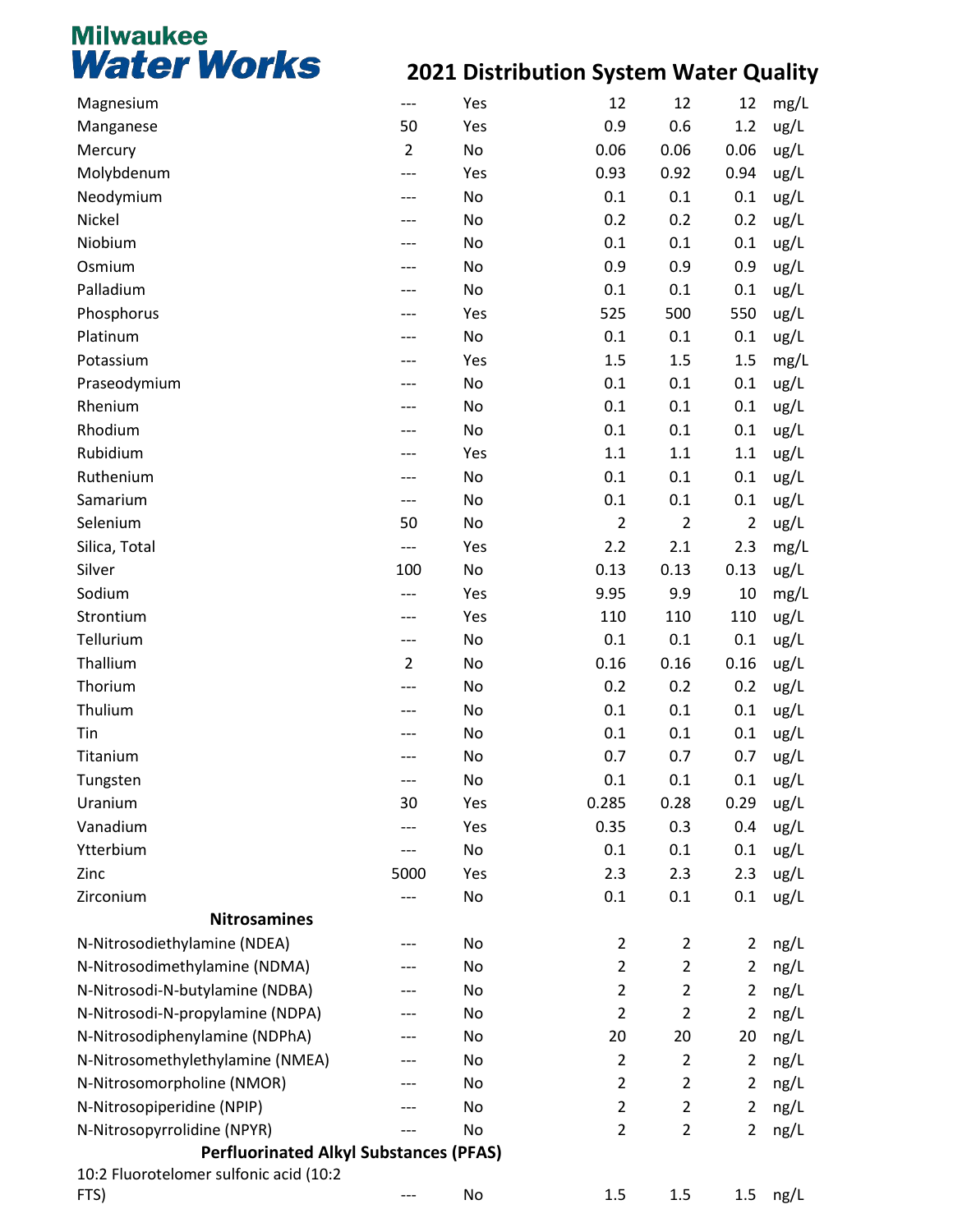| 11Cl-PF3OUdS/F-53B Minor                          | --- | No  | 1.3  | 1.3 | 1.3            | ng/L |
|---------------------------------------------------|-----|-----|------|-----|----------------|------|
| 4:2 Fluorotelomer sulfonic acid (4:2              |     | No  | 0.7  | 0.7 | 0.7            | ng/L |
| 6:2 Fluorotelomer sulfonic acid (6:2              | --- | No  | 0.7  | 0.7 | 0.7            | ng/L |
| 8:2 Fluorotelomer sulfonic acid (8:2              | --- | No  | 0.7  | 0.7 | 0.7            | ng/L |
| 9Cl-PF3ONS/F-53B Major                            |     | No  | 0.7  | 0.7 | 0.7            | ng/L |
| <b>ADONA</b>                                      |     | No  | 0.7  | 0.7 | 0.7            | ng/L |
| HFPO-DA/GenX                                      | --- | No  | 1.7  | 1.7 | 1.7            | ng/L |
| Nafion Byproduct 1                                |     | No  | 5    | 5   | 5              | ng/L |
| Nafion Byproduct 2                                |     | No  | 5    | 5   | 5              | ng/L |
| N-ethyl                                           |     | No  | 0.7  | 0.7 | 0.7            | ng/L |
| N-ethylperfluorooctane sulfonamide                | --- | No  | 0.7  | 0.7 | 0.7            | ng/L |
| N-ethylperfluorooctane                            | --- | No  | 0.7  | 0.7 | 0.7            | ng/L |
| N-methyl                                          |     | No  | 0.7  | 0.7 | 0.7            | ng/L |
| N-methylperfluorooctane sulfonamide               | --- | No  | 0.7  | 0.7 | 0.7            | ng/L |
| N-methylperfluorooctane                           | --- | No  | 0.7  | 0.7 | 0.7            | ng/L |
| Nonafluoro-3,6-dioxaheptanoic acid                | --- | No  | 1.7  | 1.7 | 1.7            | ng/L |
| Perfluoro(3,5,7,9-tetraoxadecanoic)               | --- | No  | 5    | 5   | 5              | ng/L |
| Perfluoro(3,5,7-trioxaoctanoic) acid              | --- | No  | 5    | 5   | 5              | ng/L |
| Perfluoro(3,5-dioxahexanoic) acid                 | --- | No  | 5    | 5   | 5              | ng/L |
| Perfluoro-2-methoxyacetic acid                    | --- | No  | 5    | 5   | 5              | ng/L |
| Perfluoro-3-methoxypropanoic acid                 |     | No  | 1.7  | 1.7 | 1.7            | ng/L |
| Perfluoro-4-isopropoxybutanoic acid               | --- | No  | 1.7  | 1.7 | 1.7            | ng/L |
| Perfluoro-4-methoxybutanoic acid                  | --- | No  | 1.7  | 1.7 | 1.7            | ng/L |
| Perfluorobutanesulfonic acid (PFBS)               | --- | No  | 0.7  | 0.7 | 0.7            | ng/L |
| Perfluorobutanoic acid (PFBA)                     |     | Yes | 1.8  | 1.8 | 1.8            | ng/L |
| Perfluorodecanesulfonic acid (PFDS)               | --- | No  | 0.7  | 0.7 | 0.7            | ng/L |
| Perfluorodecanoic acid (PFDA)                     | --- | No  | 0.7  | 0.7 | 0.7            | ng/L |
| Perfluorododecanesulfonic acid                    | --- | No  | 1.2  | 1.2 | 1.2            | ng/L |
| Perfluorododecanoic acid (PFDoA)                  |     | No  | 0.7  | 0.7 | 0.7            | ng/L |
| Perfluoroheptanesulfonic acid (PFHpS)             | --- | No  | 0.7  | 0.7 | 0.7            | ng/L |
| Perfluoroheptanoic acid (PFHpA)                   |     | Yes | 0.95 | 0.9 | $\mathbf 1$    | ng/L |
| Perfluorohexadecanoic acid (PFHxDA)               |     | No  | 0.7  | 0.7 | 0.7            | ng/L |
| Perfluorohexanesulfonic acid (PFHxS)              |     | Yes | 0.7  | 0.7 | 0.7            | ng/L |
| Perfluorohexanoic acid (PFHxA)                    |     | Yes | 1.3  | 1.3 | 1.3            | ng/L |
| Perfluorononanesulfonic acid (PFNS)               |     | No  | 0.7  | 0.7 | 0.7            | ng/L |
| Perfluorononanoic acid (PFNA)                     |     | No  | 0.7  | 0.7 | 0.7            | ng/L |
| Perfluorooctane sulfonamide (PFOSA)               | --- | No  | 0.7  | 0.7 | 0.7            | ng/L |
| Perfluorooctanesulfonic acid (PFOS)               |     | Yes | 2.3  | 2.2 | 2.4            | ng/L |
| Perfluorooctanoic acid (PFOA)                     |     | Yes | 1.95 | 1.9 | $\overline{2}$ | ng/L |
| Perfluoropentanesulfonic acid (PFPeS)             |     | No  | 0.7  | 0.7 | 0.7            | ng/L |
| Perfluoropentanoic acid (PFPeA)                   | --- | Yes | 1.2  | 1.1 | 1.3            | ng/L |
| Perfluorotetradecanoic acid (PFTeDA)              |     | No  | 0.7  | 0.7 | 0.7            | ng/L |
| Perfluorotridecanoic acid (PFTrDA)                |     | No  | 1.6  | 1.6 | 1.6            | ng/L |
| Perfluoroundecanoic acid (PFUnA)                  |     | No  | 0.7  | 0.7 | 0.7            | ng/L |
| <b>Pharmaceuticals and Personal Care Products</b> |     |     |      |     |                |      |
| 17alpha-Estradiol                                 |     | No  | 0.5  | 0.5 | 0.5            | ng/L |
| 17alpha-Ethynyl estradiol                         |     | No  | 0.5  | 0.5 | 0.5            | ng/L |
| 17beta-Estradiol                                  |     | No  | 0.5  | 0.5 | 0.5            | ng/L |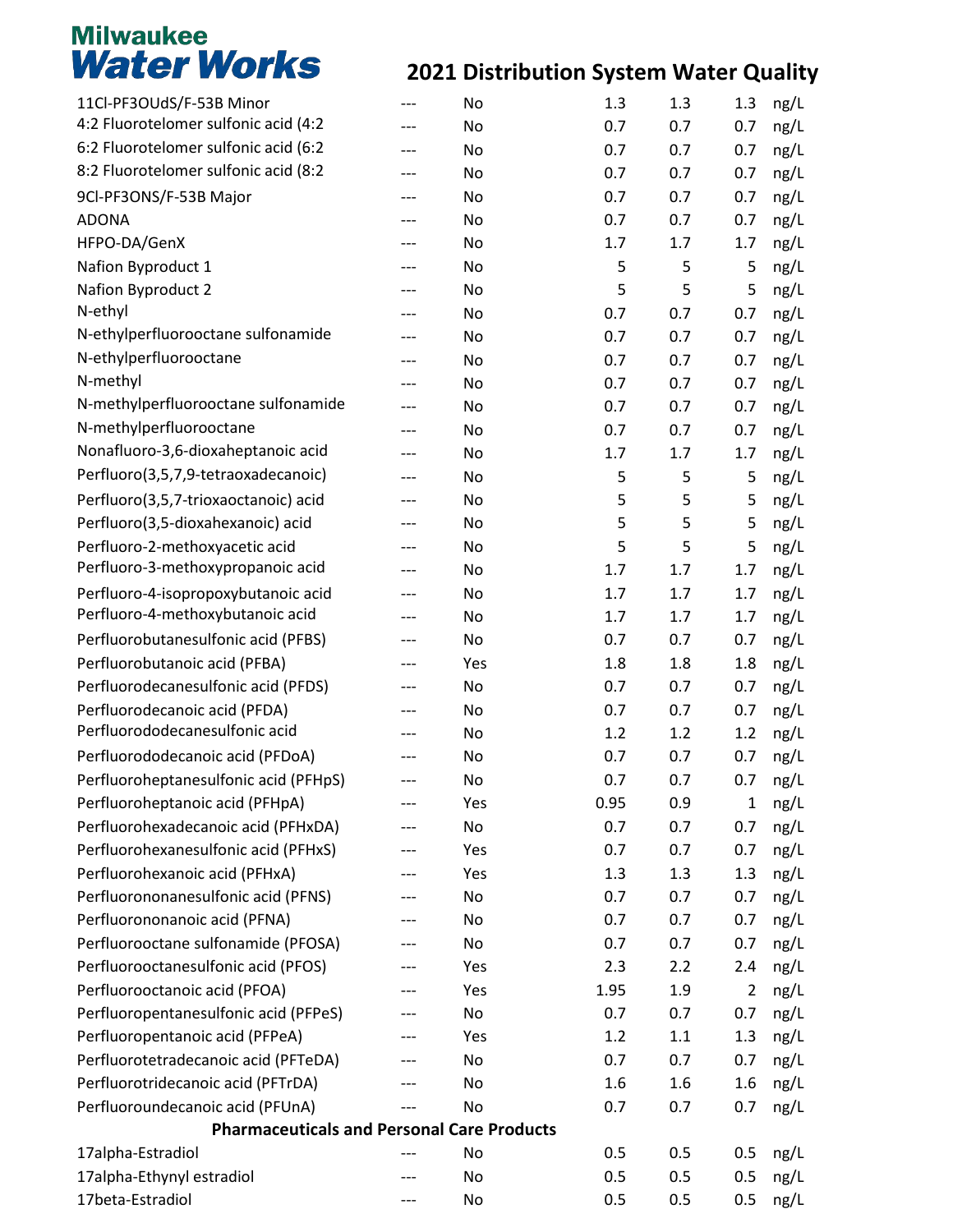| 2,4,6-Trichlorophenol     |     | No  | 0.1    | 0.1    | 0.1    | ug/L      |
|---------------------------|-----|-----|--------|--------|--------|-----------|
| 4-n-Octylphenol           |     | No  | 0.5    | 0.5    | 0.5    | ug/L      |
| 4-tert-Octylphenol        | --- | No  | 0.5    | 0.5    | 0.5    | ug/L      |
| Acesulfame-K              |     | Yes | 0.02   | 0.02   | 0.02   | ug/L      |
| Acetaminophen             |     | No  | 0.005  | 0.005  | 0.005  | ug/L      |
| Acrylamide                |     | No  | 0.5    | 0.5    | 0.5    | ug/L      |
| Antipyrine                | --- | No  | 0.001  | 0.001  | 0.001  | ug/L      |
| Atenolol                  |     | No  | 0.001  | 0.001  | 0.001  | ug/L      |
| Azithromycin              |     | No  | 0.005  | 0.005  | 0.005  | ug/L      |
| Bezafibrate               |     | No  | 0.0005 | 0.0005 | 0.0005 | ug/L      |
| <b>Bisphenol A</b>        | --- | No  | 0.1    | 0.1    | 0.1    | ug/L      |
| Caffeine                  |     | No  | 0.05   | 0.05   | 0.05   | ug/L      |
| Carbadox                  |     | No  | 0.005  | 0.005  | 0.005  | ug/L      |
| Carbamazepine             |     | No  | 0.001  | 0.001  | 0.001  | ug/L      |
| Chloramphenicol           | --- | No  | 0.005  | 0.005  | 0.005  | ug/L      |
| Chlorotetracycline        |     | No  | 0.05   | 0.05   | 0.05   | ug/L      |
| cis-Testosterone          |     | No  | 0.1    | 0.1    | 0.1    | ng/L      |
| Clofibric acid            |     | No  | 0.0005 | 0.0005 | 0.0005 | ug/L      |
| Cotinine                  | --- | No  | 0.001  | 0.001  | 0.001  | ug/L      |
| <b>DEET</b>               |     | No  | 0.005  | 0.005  | 0.005  | ug/L      |
| Dexamethasone             |     | No  | 0.005  | 0.005  | 0.005  | ug/L      |
| Diazepam                  |     | No  | 0.001  | 0.001  | 0.001  | ug/L      |
| Diclofenac                | --- | No  | 0.0005 | 0.0005 | 0.0005 | ug/L      |
| Diethylstilbestrol (DES)  |     | No  | 0.5    | 0.5    | 0.5    | ng/L      |
| Dilantin                  | --- | No  | 0.002  | 0.002  | 0.002  | ug/L      |
| Diltiazem                 |     | No  | 0.0001 | 0.0001 | 0.0001 |           |
|                           |     |     |        |        |        | ug/L      |
| Erythromycin              |     | No  | 0.001  | 0.001  | 0.001  | ug/L      |
| Estriol                   |     | No  | 0.5    | 0.5    | 0.5    | ng/L      |
| Estrone                   |     | No  | 0.5    | 0.5    | 0.5    | ng/L      |
| Fluoxetine (Prozac)       |     | No  | 0.001  | 0.001  | 0.001  | ug/L      |
| Gemfibrozil               |     | No  | 0.0005 | 0.0005 | 0.0005 | ug/L      |
| Ibuprofen                 |     | No  | 0.05   | 0.05   | 0.05   | ug/L      |
| lopromide                 |     | No  | 0.05   | 0.05   | 0.05   | ug/L      |
| Levothyroxine (Synthroid) |     | No  | 0.002  | 0.002  | 0.002  | ug/L      |
| Lincomycin                |     | No  | 0.0001 | 0.0001 | 0.0001 | ug/L      |
| Meprobamate               |     | No  | 0.001  | 0.001  | 0.001  | $\mu$ g/L |
| Monensin                  | --- | No  | 0.001  | 0.001  | 0.001  | $\mu$ g/L |
| Naproxen                  |     | No  | 0.002  | 0.002  | 0.002  | $\mu$ g/L |
| Narasin                   |     | No  | 0.001  | 0.001  | 0.001  | $\mu$ g/L |
| Nicotine                  |     | No  | 0.01   | 0.01   | 0.01   | $\mu$ g/L |
| Nonylphenol, isomer mix   | --- | Yes | 0.5    | 0.5    | 0.5    | $\mu$ g/L |
| Oleandomycin              |     | No  | 0.001  | 0.001  | 0.001  | $\mu$ g/L |
| Paraxanthine              |     | No  | 0.005  | 0.005  | 0.005  | $\mu$ g/L |
| Penicillin G              |     | No  | 0.002  | 0.002  | 0.002  | $\mu$ g/L |
| Penicillin V              | --- | No  | 0.002  | 0.002  | 0.002  | $\mu$ g/L |
| Pentachlorophenol         |     | No  | 0.02   | 0.02   | 0.02   | $\mu$ g/L |
| Phenylphenol              |     | No  | 0.1    | 0.1    | 0.1    | ug/L      |
| Prednisone                |     | No  | 0.002  | 0.002  | 0.002  | ug/L      |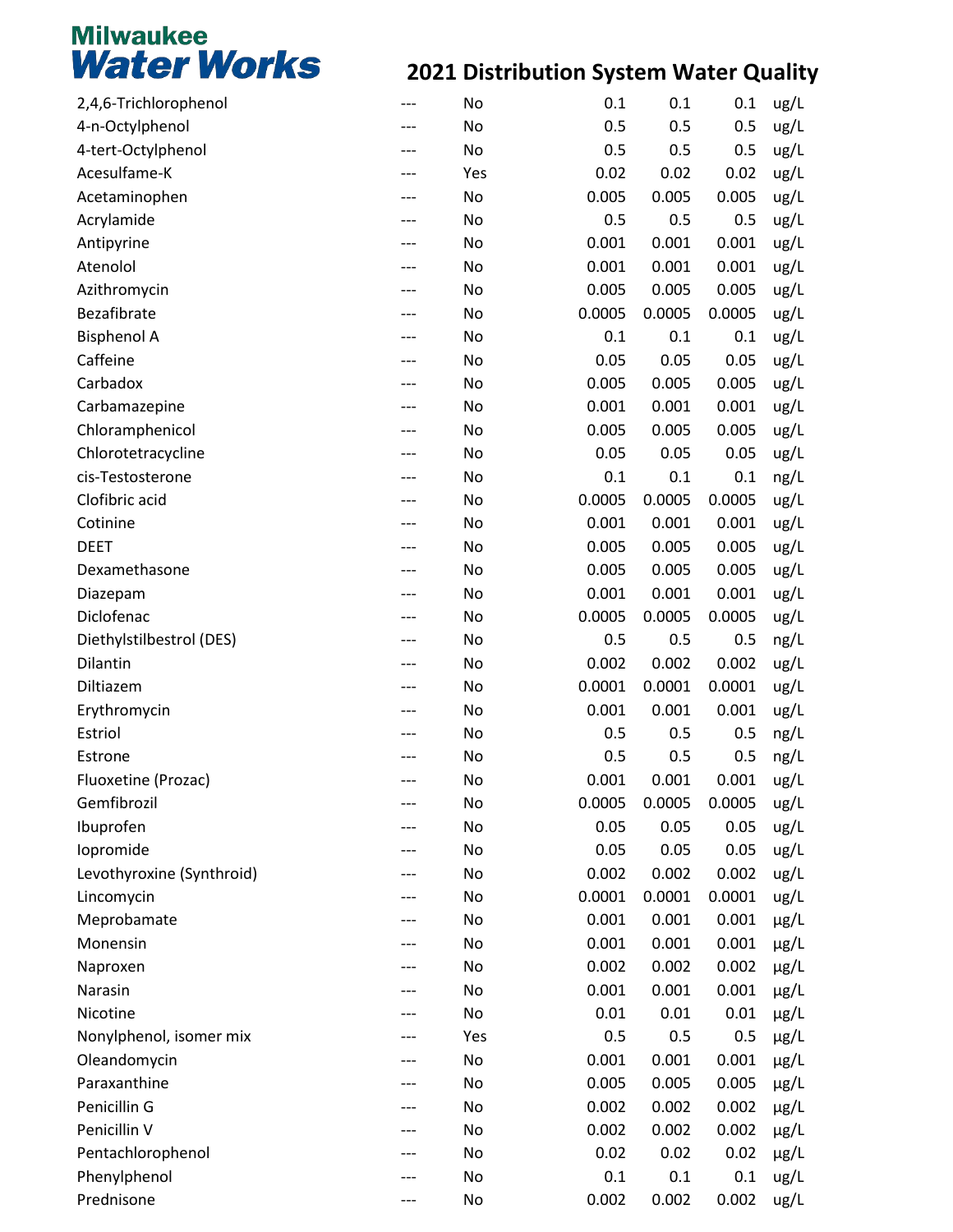| Primidone                              | ---       | No  | 0.005  | 0.005  | 0.005       | ug/L |  |  |  |
|----------------------------------------|-----------|-----|--------|--------|-------------|------|--|--|--|
| Progesterone                           |           | No  | 0.1    | 0.1    | 0.1         | ng/L |  |  |  |
| Roxithromycin                          | ---       | No  | 0.001  | 0.001  | 0.001       | ug/L |  |  |  |
| Salicylic acid                         |           | No  | 0.05   | 0.05   | 0.05        | ug/L |  |  |  |
| Salinomycin                            |           | No  | 0.0001 | 0.0001 | 0.0001      | ug/L |  |  |  |
| Sucralose                              | ---       | Yes | 0.055  | 0.054  | 0.056       | ug/L |  |  |  |
| Sulfadiazine                           | ---       | No  | 0.001  | 0.001  | 0.001       | ug/L |  |  |  |
| Sulfadimethoxine                       |           | No  | 0.0001 | 0.0001 | 0.0001      | ug/L |  |  |  |
| Sulfamethazine                         |           | No  | 0.001  | 0.001  | 0.001       | ug/L |  |  |  |
| Sulfamethizole                         | ---       | No  | 0.001  | 0.001  | 0.001       | ug/L |  |  |  |
| Sulfamethoxazole                       | ---       | No  | 0.001  | 0.001  | 0.001       | ug/L |  |  |  |
| Sulfasalazine                          |           | No  | 0.005  | 0.005  | 0.005       | ug/L |  |  |  |
| Sulfathiazole                          |           | No  | 0.001  | 0.001  | 0.001       | ug/L |  |  |  |
| Tetrabromobisphenol A                  | ---       | No  | 0.1    | 0.1    | 0.1         | ug/L |  |  |  |
| Theobromine                            | ---       | No  | 0.05   | 0.05   | 0.05        | ug/L |  |  |  |
| Theophylline                           |           | No  | 0.005  | 0.005  | 0.005       | ug/L |  |  |  |
| trans-Testosterone                     | ---       | No  | 0.1    | 0.1    | 0.1         | ng/L |  |  |  |
| Triclocarban                           | ---       | No  | 0.0005 | 0.0005 | 0.0005      | ug/L |  |  |  |
| Triclosan                              | ---       | No  | 0.05   | 0.05   | 0.05        | ug/L |  |  |  |
| Trimethoprim                           |           | No  | 0.001  | 0.001  | 0.001       | ug/L |  |  |  |
| Tris(2-chloroethyl) phosphate          |           | No  | 0.01   | 0.01   | 0.01        | ug/L |  |  |  |
| Tris(chloropropyl) phosphate           |           | Yes | 0.015  | 0.01   | 0.02        | ug/L |  |  |  |
| Tylosin                                | ---       | No  | 0.001  | 0.001  | 0.001       | ug/L |  |  |  |
| Virginiamycin M1                       |           | No  | 0.001  | 0.001  | 0.001       | ug/L |  |  |  |
| <b>Semi-Volatile Organic Compounds</b> |           |     |        |        |             |      |  |  |  |
| 1,2,4,5-Tetrachlorobenzene             |           | No  | 0.06   | 0.06   | 0.06        | ug/L |  |  |  |
| 1-Methylnaphthalene                    | ---       | No  | 0.02   | 0.02   | 0.02        | ug/L |  |  |  |
| 1-Naphthol                             |           | No  | 0.2    | 0.2    | 0.2         | ug/L |  |  |  |
| 2,2',3,3',4,4',6-Heptachlorobiphenyl   |           | No  | 0.01   | 0.01   | 0.01        | ug/L |  |  |  |
| 2,2',3,3',4,5',6,6'-Octachlorobiphenyl | ---       | No  | 0.01   | 0.01   | 0.01        | ug/L |  |  |  |
| 2,2',3',4,6-Pentachlorobiphenyl        |           | No  | 0.01   | 0.01   | 0.01        | ug/L |  |  |  |
| 2,2',4,4',5,6'-Hexachlorobiphenyl      |           | No  | 0.01   | 0.01   | 0.01        | ug/L |  |  |  |
| 2,2',4,4'-Tetrachlorobiphenyl          | ---       | No  | 0.01   | 0.01   | 0.01        | ug/L |  |  |  |
| 2,3-Dichlorobiphenyl                   | ---       | No  | 0.01   | 0.01   | 0.01        |      |  |  |  |
| 2,4,5-TP (Silvex)                      | 50        | No  | 0.05   | 0.05   | 0.05        | ug/L |  |  |  |
| 2,4,5-Trichlorobiphenyl                |           | No  | 0.01   | 0.01   | 0.01        | ug/L |  |  |  |
|                                        | ---<br>70 |     | 0.1    | 0.1    | 0.1         | ug/L |  |  |  |
| $2,4-D$<br>2,4-Dinitrotoluene          |           | No  |        |        |             | ug/L |  |  |  |
|                                        | ---       | No  | 0.3    | 0.3    | 0.3<br>0.06 | ug/L |  |  |  |
| 2,6-Dinitrotoluene                     |           | No  | 0.06   | 0.06   |             | ug/L |  |  |  |
| 2-Chlorobiphenyl                       | ---       | No  | 0.01   | 0.01   | 0.01        | ug/L |  |  |  |
| 2-Methylnaphthalene                    | ---       | No  | 0.02   | 0.02   | 0.02        | ug/L |  |  |  |
| 3-Hydroxycarbofuran                    |           | No  | 0.2    | 0.2    | 0.2         | ug/L |  |  |  |
| $4,4'-DDD$                             |           | No  | 0.01   | 0.01   | 0.01        | ug/L |  |  |  |
| $4,4'$ -DDE                            |           | No  | 0.01   | 0.01   | 0.01        | ug/L |  |  |  |
| $4,4'$ -DDT                            |           | No  | 0.01   | 0.01   | 0.01        | ug/L |  |  |  |
| Acenaphthene                           |           | No  | 0.01   | 0.01   | 0.01        | ug/L |  |  |  |
| Acenaphthylene                         |           | No  | 0.01   | 0.01   | 0.01        | ug/L |  |  |  |
| Acetochlor                             | ---       | No  | 0.02   | 0.02   | 0.02        | ug/L |  |  |  |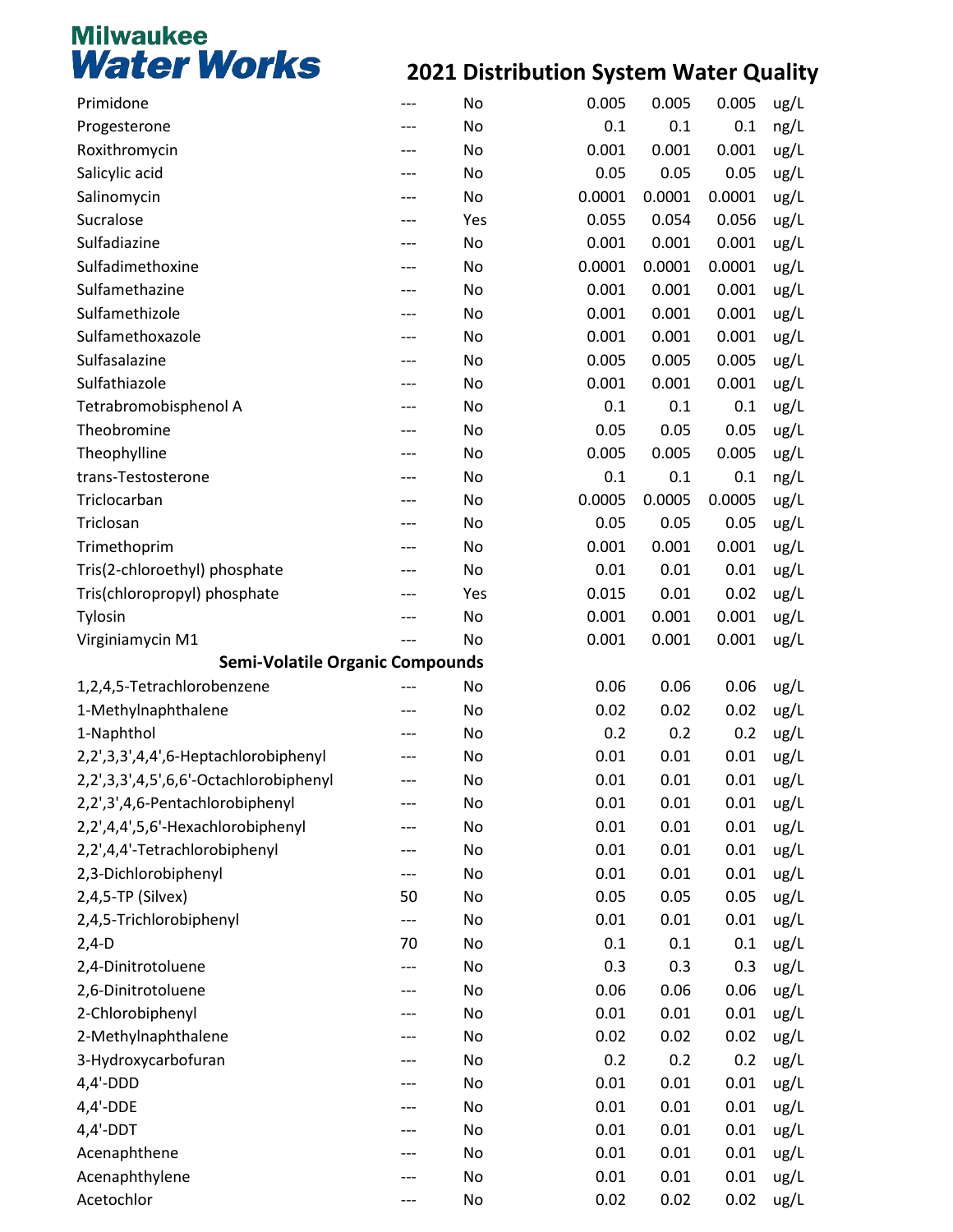| Alachlor                    | $\overline{2}$ | No | 0.05 | 0.05        | 0.05        | ug/L |
|-----------------------------|----------------|----|------|-------------|-------------|------|
| Aldicarb                    |                | No | 0.2  | 0.2         | 0.2         | ug/L |
| Aldicarb sulfone            |                | No | 0.2  | 0.2         | 0.2         | ug/L |
| Aldicarb sulfoxide          |                | No | 0.2  | 0.2         | 0.2         | ug/L |
| Aldrin                      |                | No | 0.02 | 0.02        | 0.02        | ug/L |
| alpha-Chlordane             |                | No | 0.01 | 0.01        | 0.01        | ug/L |
| alpha-Hexachlorocyclohexane |                | No | 0.01 | 0.01        | 0.01        | ug/L |
| Ametryn                     |                | No | 0.03 | 0.03        | 0.03        | ug/L |
| Anilazine                   |                | No | 0.03 | 0.03        | 0.03        | ug/L |
| Anthracene                  |                | No | 0.01 | 0.01        | 0.01        | ug/L |
| Aroclor 1016                |                | No | 0.07 | 0.07        | 0.07        | ug/L |
| Aroclor 1221                |                | No | 0.1  | 0.1         | 0.1         | ug/L |
| Aroclor 1232                |                | No | 0.2  | 0.2         | 0.2         | ug/L |
| Aroclor 1242                |                | No | 0.2  | 0.2         | 0.2         | ug/L |
| Aroclor 1248                |                | No | 0.1  | 0.1         | 0.1         | ug/L |
| Aroclor 1254                |                | No | 0.1  | 0.1         | 0.1         | ug/L |
| Aroclor 1260                |                | No | 0.1  | 0.1         | 0.1         | ug/L |
| Aspon                       |                | No | 0.02 | 0.02        | 0.02        | ug/L |
| Atraton                     | ---            | No | 0.03 | 0.03        | 0.03        | ug/L |
| Atrazine                    | 3              | No | 0.03 | 0.03        | 0.03        | ug/L |
| Azinphos-ethyl              |                | No | 0.2  | 0.2         | 0.2         | ug/L |
| Azinphos-methyl             |                | No | 0.07 | 0.07        | 0.07        | ug/L |
| Bendiocarb                  |                | No | 0.05 | 0.05        | 0.05        | ug/L |
| Benfluralin                 |                | No | 0.02 | 0.02        | 0.02        | ug/L |
| Benzo(a)anthracene          | ---            | No | 0.01 | 0.01        | 0.01        | ug/L |
| Benzo(a)pyrene              | 0.2            | No | 0.01 | 0.01        | 0.01        | ug/L |
| Benzo(b)fluoranthene        |                | No | 0.03 | 0.03        | 0.03        | ug/L |
| Benzo(g,h,i)perylene        |                | No | 0.02 | 0.02        | 0.02        | ug/L |
| Benzo(k)fluoranthene        |                | No | 0.01 | 0.01        | 0.01        | ug/L |
| beta-BHC                    |                | No | 0.02 | 0.02        | 0.02        | ug/L |
| <b>Bolstar</b>              |                | No | 0.02 | 0.02        | 0.02        | ug/L |
| <b>Bromacil</b>             |                | No | 0    | $\mathbf 0$ | $\mathbf 0$ | ug/L |
| <b>Butachlor</b>            |                | No | 0.05 | 0.05        | 0.05        | ug/L |
| <b>Butylate</b>             |                | No | 0.01 | 0.01        | 0.01        | ug/L |
| Butylbenzylphthalate        |                | No | 0.2  | 0.2         | 0.2         | ug/L |
| Carbaryl                    | ---            | No | 0.2  | 0.2         | 0.2         | ug/L |
| Carbofuran                  | 40             | No | 0.3  | 0.3         | 0.3         | ug/L |
| Carbophenothion             |                | No | 0.06 | 0.06        | 0.06        | ug/L |
| Carboxin                    | ---            | No | 0.02 | 0.02        | 0.02        | ug/L |
| Chlordane                   | $\overline{2}$ | No | 0.1  | 0.1         | 0.1         | ug/L |
| Chlorfenvinphos             |                | No | 0.06 | 0.06        | 0.06        | ug/L |
| Chlorobenzilate             |                | No | 0.05 | 0.05        | 0.05        | ug/L |
| Chloroneb                   |                | No | 0.04 | 0.04        | 0.04        | ug/L |
| Chloropropylate             |                | No | 0.04 | 0.04        | 0.04        | ug/L |
| Chlorothalonil              |                | No | 0.01 | 0.01        | 0.01        | ug/L |
| Chlorpropham                |                | No | 0.05 | 0.05        | 0.05        | ug/L |
| Chlorpyrifos                |                | No | 0.03 | 0.03        | 0.03        | ug/L |
| Chlorpyrifos methyl         |                | No | 0.08 | 0.08        | 0.08        | ug/L |
|                             |                |    |      |             |             |      |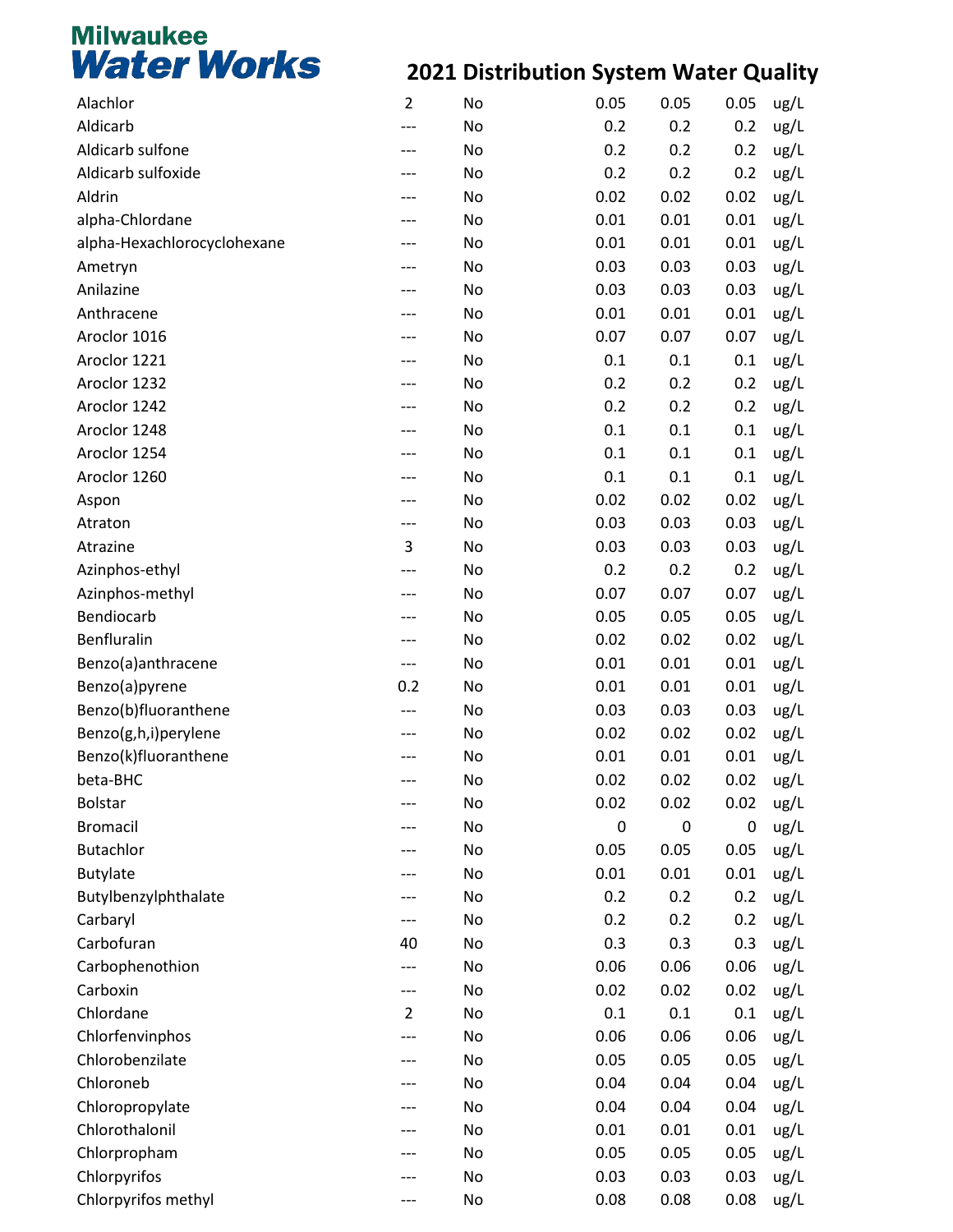| Chrysene                  |                | No | 0.01           | 0.01           | 0.01           | ug/L |
|---------------------------|----------------|----|----------------|----------------|----------------|------|
| cis-Nonachlor             |                | No | 0.01           | 0.01           | 0.01           | ug/L |
| Clomazone                 |                | No | 0.02           | 0.02           | 0.02           | ug/L |
| Clopyralid                |                | No | $\overline{2}$ | $\overline{2}$ | $\overline{2}$ | ug/L |
| Coumaphos                 |                | No | 0.03           | 0.03           | 0.03           | ug/L |
| Crotoxyphos               |                | No | 0.2            | 0.2            | 0.2            | ug/L |
| Cyanazine                 | ---            | No | 0.02           | 0.02           | 0.02           | ug/L |
| Cycloate                  | ---            | No | 0.04           | 0.04           | 0.04           | ug/L |
| Dalapon                   | 200            | No | 0.5            | 0.5            | 0.5            | ug/L |
| <b>DCPA</b>               | ---            | No | 0.01           | 0.01           | 0.01           | ug/L |
| delta-BHC                 | ---            | No | 0.1            | 0.1            | 0.1            | ug/L |
| Demeton O                 |                | No | 0.05           | 0.05           | 0.05           | ug/L |
| Demeton S                 |                | No | 0.07           | 0.07           | 0.07           | ug/L |
| Desethylatrazine          |                | No | 0.01           | 0.01           | 0.01           | ug/L |
| Desisopropylatrazine      | ---            | No | 0.08           | 0.08           | 0.08           | ug/L |
| Di(2-ethylhexyl)adipate   | 400            | No | 0.6            | 0.6            | 0.6            | ug/L |
| Di(2-ethylhexyl)phthalate | 6              | No | 0.6            | 0.6            | 0.6            | ug/L |
| Diazinon                  | ---            | No | 0.02           | 0.02           | 0.02           | ug/L |
| Dibenzo(a,h)anthracene    | ---            | No | 0.03           | 0.03           | 0.03           | ug/L |
| Dicamba                   |                | No | 0.1            | 0.1            | 0.1            | ug/L |
| Dichlobenil               |                | No | 0.02           | 0.02           | 0.02           | ug/L |
| Dichlofenthion            |                | No | 0.02           | 0.02           | 0.02           | ug/L |
| Dichloran                 |                | No | 0.04           | 0.04           | 0.04           | ug/L |
| Dichlorvos                |                | No | 0.02           | 0.02           | 0.02           | ug/L |
| Dicrotophos               |                | No | 0.2            | 0.2            | 0.2            | ug/L |
| Dieldrin                  |                | No | 0.02           | 0.02           | 0.02           | ug/L |
| Diethylphthalate          |                | No | 0.2            | 0.2            | 0.2            | ug/L |
| Dimethoate                |                | No | 0.2            | 0.2            | 0.2            | ug/L |
| Dimethylphthalate         |                | No | 0.2            | 0.2            | 0.2            | ug/L |
| Di-n-butylphthalate       |                | No | 0.2            | 0.2            | 0.2            | ug/L |
| Di-n-octylphthalate       | ---            | No | 0.2            | 0.2            | 0.2            | ug/L |
| Dinoseb                   | 7              | No | 0.08           | 0.08           | 0.08           | ug/L |
| Dioxathion A              |                | No | 0.2            | 0.2            | 0.2            | ug/L |
| Dioxathion B              |                | No | 0.3            | 0.3            | 0.3            | ug/L |
| Diphenamid                |                | No | 0.03           | 0.03           | 0.03           | ug/L |
| Diquat                    | 20             | No | 0.3            | 0.3            | 0.3            | ug/L |
| Disulfoton                |                | No | 0.05           | 0.05           | 0.05           | ug/L |
| Disulfoton sulfone        |                | No | 0.05           | 0.05           | 0.05           | ug/L |
| Disulfoton sulfoxide      |                | No | $\mathbf{1}$   | 1              | 1              | ug/L |
| Endosulfan I              |                | No | 0.02           | 0.02           | 0.02           | ug/L |
| Endosulfan II             |                | No | 0.02           | 0.02           | 0.02           | ug/L |
| Endosulfan sulfate        |                | No | 0.04           | 0.04           | 0.04           | ug/L |
| Endothall                 | 100            | No | 3.7            | 3.7            | 3.7            | ug/L |
| Endrin                    | $\overline{2}$ | No | 0.01           | 0.01           | 0.01           | ug/L |
| Endrin aldehyde           |                | No | 0.03           | 0.03           | 0.03           | ug/L |
| E-Phosphamidon            |                | No | 0.3            | 0.3            | 0.3            | ug/L |
| <b>EPN</b>                |                | No | 0.07           | 0.07           | 0.07           | ug/L |
| <b>EPTC</b>               |                | No | 0.02           | 0.02           | 0.02           | ug/L |
|                           |                |    |                |                |                |      |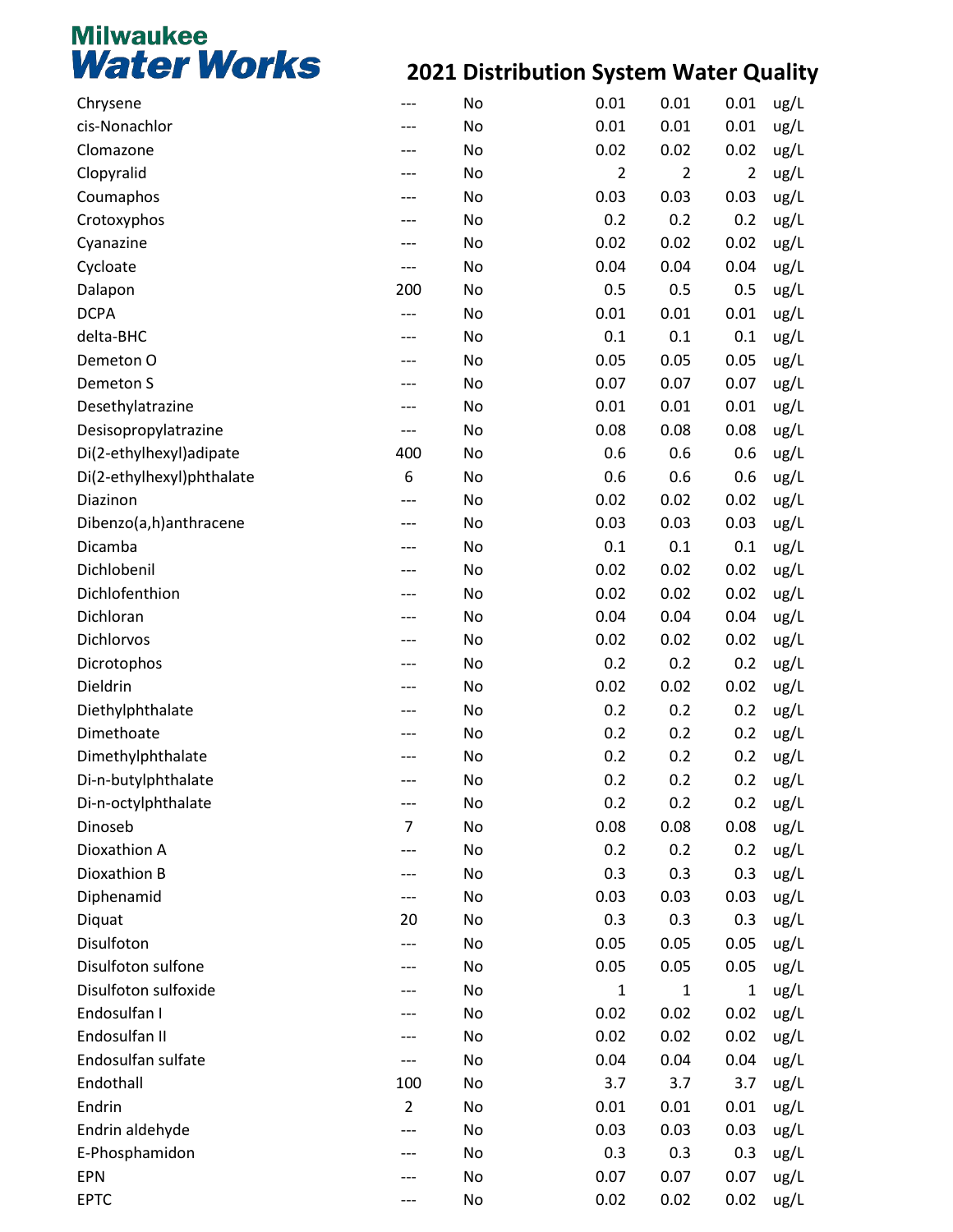| Esfenvalerate<br>0.1<br>0.1<br>0.1<br>ug/L<br>No<br>Ethalfluralin<br>0.03<br>0.03<br>0.03<br>ug/L<br>No<br>Ethion<br>0.02<br>0.02<br>ug/L<br>No<br>0.02<br>Ethofumesate<br>0.03<br>0.03<br>0.03<br>ug/L<br>No<br>0.07<br>0.07<br>0.07<br>ug/L<br>Ethoprop<br>No<br>Etridiazole<br>0.03<br>0.03<br>0.03<br>No<br>ug/L<br>0.02<br>ug/L<br>Famphur<br>No<br>0.02<br>0.02<br>0.03<br>0.03<br>0.03<br>Fenamiphos<br>No<br>ug/L<br>Fenarimol<br>0.3<br>0.3<br>0.3<br>ug/L<br>No<br>Fenitrothion<br>0.2<br>0.2<br>0.2<br>No<br>ug/L<br>ug/L<br>Fenoxaprop-ethyl<br>No<br>0.3<br>0.3<br>0.3<br>Fensulfothion<br>0.1<br>0.1<br>0.1<br>No<br>ug/L<br>Fenthion<br>0.03<br>0.03<br>0.03<br>ug/L<br>No<br>Fluazifop-butyl<br>0.02<br>0.02<br>0.02<br>No<br>ug/L<br>Fluchloralin<br>0.05<br>0.05<br>ug/L<br>No<br>0.05<br>Fluometuron<br>0.5<br>0.5<br>0.5<br>No<br>ug/L<br>Fluoranthene<br>0.01<br>0.01<br>ug/L<br>No<br>0.01<br>Fluorene<br>0.01<br>0.01<br>0.01<br>No<br>ug/L<br>Fluridone<br>0.4<br>0.4<br>0.4<br>No<br>ug/L<br>Fonofos<br>0.02<br>0.02<br>0.02<br>No<br>ug/L<br>---<br>0.2<br>0.01<br>0.01<br>0.01<br>ug/L<br>gamma-BHC (Lindane)<br>No<br>gamma-Chlordane<br>0.01<br>0.01<br>0.01<br>No<br>ug/L<br>$---$<br>700<br>3.3<br>3.3<br>3.3<br>Glyphosate<br>No<br>ug/L<br>Heptachlor<br>0.4<br>0.01<br>0.01<br>No<br>0.01<br>ug/L<br>Heptachlor epoxide<br>0.2<br>0.02<br>0.02<br>0.02<br>ug/L<br>No<br>Hexachlorobenzene<br>$\mathbf{1}$<br>0.01<br>0.01<br>0.01<br>No<br>ug/L<br>Hexachlorocyclopentadiene<br>50<br>No<br>0.01<br>0.01<br>0.01<br>ug/L<br>Hexazinone<br>0.05<br>0.05<br>0.05<br>No<br>ug/L<br>Indeno(1,2,3-cd)pyrene<br>0.02<br>0.02<br>0.02<br>No<br>ug/L<br>---<br>No<br>0.2<br>0.2<br>Iprodione<br>0.2<br>ug/L<br>0.2<br>Isofenphos<br>0.2<br>0.2<br>ug/L<br>No<br>Isophorone<br>0.02<br>0.02<br>0.02<br>ug/L<br>No<br>0.05<br>0.05<br>0.05<br>ug/L<br>Leptophos<br>No<br>Malathion<br>0.01<br>0.01<br>0.01<br>ug/L<br>No<br>Metalaxyl<br>0.08<br>0.08<br>0.08<br>ug/L<br>No<br>Methomyl<br>0.3<br>0.3<br>0.3<br>ug/L<br>No<br>---<br>Methoxychlor<br>0.05<br>ug/L<br>40<br>No<br>0.05<br>0.05<br>Methyl paraoxon<br>0.05<br>0.05<br>0.05<br>ug/L<br>No<br>---<br>0.1<br>Methyl parathion<br>0.1<br>0.1<br>ug/L<br>No<br>Metolachlor<br>0.05<br>0.05<br>0.05<br>No<br>ug/L<br>Metribuzin<br>0.06<br>0.06<br>0.06<br>No<br>ug/L<br>Metsulfuron-methyl<br>$\overline{2}$<br>$\overline{2}$<br>ug/L<br>No<br>$\overline{2}$<br>0.03<br>ug/L<br>Mevinphos<br>No<br>0.03<br>0.03<br>MGK 264 isomer a<br>0.01<br>0.01<br>0.01<br>No<br>ug/L<br>MGK 264 isomer b<br>0.01<br>No<br>0.01<br>0.01<br>ug/L<br><b>MGK 326</b><br>0.01<br>0.01<br>0.01<br>ug/L<br>No | Erucylamide | No | $\overline{2}$ | $\overline{2}$ | $\overline{2}$ | ug/L |
|--------------------------------------------------------------------------------------------------------------------------------------------------------------------------------------------------------------------------------------------------------------------------------------------------------------------------------------------------------------------------------------------------------------------------------------------------------------------------------------------------------------------------------------------------------------------------------------------------------------------------------------------------------------------------------------------------------------------------------------------------------------------------------------------------------------------------------------------------------------------------------------------------------------------------------------------------------------------------------------------------------------------------------------------------------------------------------------------------------------------------------------------------------------------------------------------------------------------------------------------------------------------------------------------------------------------------------------------------------------------------------------------------------------------------------------------------------------------------------------------------------------------------------------------------------------------------------------------------------------------------------------------------------------------------------------------------------------------------------------------------------------------------------------------------------------------------------------------------------------------------------------------------------------------------------------------------------------------------------------------------------------------------------------------------------------------------------------------------------------------------------------------------------------------------------------------------------------------------------------------------------------------------------------------------------------------------------------------------------------------------------------------------------------------------------------------------------------------------------------------------------------------------------------------------------------------------------------------------------------------------------------------------------------------------------|-------------|----|----------------|----------------|----------------|------|
|                                                                                                                                                                                                                                                                                                                                                                                                                                                                                                                                                                                                                                                                                                                                                                                                                                                                                                                                                                                                                                                                                                                                                                                                                                                                                                                                                                                                                                                                                                                                                                                                                                                                                                                                                                                                                                                                                                                                                                                                                                                                                                                                                                                                                                                                                                                                                                                                                                                                                                                                                                                                                                                                                |             |    |                |                |                |      |
|                                                                                                                                                                                                                                                                                                                                                                                                                                                                                                                                                                                                                                                                                                                                                                                                                                                                                                                                                                                                                                                                                                                                                                                                                                                                                                                                                                                                                                                                                                                                                                                                                                                                                                                                                                                                                                                                                                                                                                                                                                                                                                                                                                                                                                                                                                                                                                                                                                                                                                                                                                                                                                                                                |             |    |                |                |                |      |
|                                                                                                                                                                                                                                                                                                                                                                                                                                                                                                                                                                                                                                                                                                                                                                                                                                                                                                                                                                                                                                                                                                                                                                                                                                                                                                                                                                                                                                                                                                                                                                                                                                                                                                                                                                                                                                                                                                                                                                                                                                                                                                                                                                                                                                                                                                                                                                                                                                                                                                                                                                                                                                                                                |             |    |                |                |                |      |
|                                                                                                                                                                                                                                                                                                                                                                                                                                                                                                                                                                                                                                                                                                                                                                                                                                                                                                                                                                                                                                                                                                                                                                                                                                                                                                                                                                                                                                                                                                                                                                                                                                                                                                                                                                                                                                                                                                                                                                                                                                                                                                                                                                                                                                                                                                                                                                                                                                                                                                                                                                                                                                                                                |             |    |                |                |                |      |
|                                                                                                                                                                                                                                                                                                                                                                                                                                                                                                                                                                                                                                                                                                                                                                                                                                                                                                                                                                                                                                                                                                                                                                                                                                                                                                                                                                                                                                                                                                                                                                                                                                                                                                                                                                                                                                                                                                                                                                                                                                                                                                                                                                                                                                                                                                                                                                                                                                                                                                                                                                                                                                                                                |             |    |                |                |                |      |
|                                                                                                                                                                                                                                                                                                                                                                                                                                                                                                                                                                                                                                                                                                                                                                                                                                                                                                                                                                                                                                                                                                                                                                                                                                                                                                                                                                                                                                                                                                                                                                                                                                                                                                                                                                                                                                                                                                                                                                                                                                                                                                                                                                                                                                                                                                                                                                                                                                                                                                                                                                                                                                                                                |             |    |                |                |                |      |
|                                                                                                                                                                                                                                                                                                                                                                                                                                                                                                                                                                                                                                                                                                                                                                                                                                                                                                                                                                                                                                                                                                                                                                                                                                                                                                                                                                                                                                                                                                                                                                                                                                                                                                                                                                                                                                                                                                                                                                                                                                                                                                                                                                                                                                                                                                                                                                                                                                                                                                                                                                                                                                                                                |             |    |                |                |                |      |
|                                                                                                                                                                                                                                                                                                                                                                                                                                                                                                                                                                                                                                                                                                                                                                                                                                                                                                                                                                                                                                                                                                                                                                                                                                                                                                                                                                                                                                                                                                                                                                                                                                                                                                                                                                                                                                                                                                                                                                                                                                                                                                                                                                                                                                                                                                                                                                                                                                                                                                                                                                                                                                                                                |             |    |                |                |                |      |
|                                                                                                                                                                                                                                                                                                                                                                                                                                                                                                                                                                                                                                                                                                                                                                                                                                                                                                                                                                                                                                                                                                                                                                                                                                                                                                                                                                                                                                                                                                                                                                                                                                                                                                                                                                                                                                                                                                                                                                                                                                                                                                                                                                                                                                                                                                                                                                                                                                                                                                                                                                                                                                                                                |             |    |                |                |                |      |
|                                                                                                                                                                                                                                                                                                                                                                                                                                                                                                                                                                                                                                                                                                                                                                                                                                                                                                                                                                                                                                                                                                                                                                                                                                                                                                                                                                                                                                                                                                                                                                                                                                                                                                                                                                                                                                                                                                                                                                                                                                                                                                                                                                                                                                                                                                                                                                                                                                                                                                                                                                                                                                                                                |             |    |                |                |                |      |
|                                                                                                                                                                                                                                                                                                                                                                                                                                                                                                                                                                                                                                                                                                                                                                                                                                                                                                                                                                                                                                                                                                                                                                                                                                                                                                                                                                                                                                                                                                                                                                                                                                                                                                                                                                                                                                                                                                                                                                                                                                                                                                                                                                                                                                                                                                                                                                                                                                                                                                                                                                                                                                                                                |             |    |                |                |                |      |
|                                                                                                                                                                                                                                                                                                                                                                                                                                                                                                                                                                                                                                                                                                                                                                                                                                                                                                                                                                                                                                                                                                                                                                                                                                                                                                                                                                                                                                                                                                                                                                                                                                                                                                                                                                                                                                                                                                                                                                                                                                                                                                                                                                                                                                                                                                                                                                                                                                                                                                                                                                                                                                                                                |             |    |                |                |                |      |
|                                                                                                                                                                                                                                                                                                                                                                                                                                                                                                                                                                                                                                                                                                                                                                                                                                                                                                                                                                                                                                                                                                                                                                                                                                                                                                                                                                                                                                                                                                                                                                                                                                                                                                                                                                                                                                                                                                                                                                                                                                                                                                                                                                                                                                                                                                                                                                                                                                                                                                                                                                                                                                                                                |             |    |                |                |                |      |
|                                                                                                                                                                                                                                                                                                                                                                                                                                                                                                                                                                                                                                                                                                                                                                                                                                                                                                                                                                                                                                                                                                                                                                                                                                                                                                                                                                                                                                                                                                                                                                                                                                                                                                                                                                                                                                                                                                                                                                                                                                                                                                                                                                                                                                                                                                                                                                                                                                                                                                                                                                                                                                                                                |             |    |                |                |                |      |
|                                                                                                                                                                                                                                                                                                                                                                                                                                                                                                                                                                                                                                                                                                                                                                                                                                                                                                                                                                                                                                                                                                                                                                                                                                                                                                                                                                                                                                                                                                                                                                                                                                                                                                                                                                                                                                                                                                                                                                                                                                                                                                                                                                                                                                                                                                                                                                                                                                                                                                                                                                                                                                                                                |             |    |                |                |                |      |
|                                                                                                                                                                                                                                                                                                                                                                                                                                                                                                                                                                                                                                                                                                                                                                                                                                                                                                                                                                                                                                                                                                                                                                                                                                                                                                                                                                                                                                                                                                                                                                                                                                                                                                                                                                                                                                                                                                                                                                                                                                                                                                                                                                                                                                                                                                                                                                                                                                                                                                                                                                                                                                                                                |             |    |                |                |                |      |
|                                                                                                                                                                                                                                                                                                                                                                                                                                                                                                                                                                                                                                                                                                                                                                                                                                                                                                                                                                                                                                                                                                                                                                                                                                                                                                                                                                                                                                                                                                                                                                                                                                                                                                                                                                                                                                                                                                                                                                                                                                                                                                                                                                                                                                                                                                                                                                                                                                                                                                                                                                                                                                                                                |             |    |                |                |                |      |
|                                                                                                                                                                                                                                                                                                                                                                                                                                                                                                                                                                                                                                                                                                                                                                                                                                                                                                                                                                                                                                                                                                                                                                                                                                                                                                                                                                                                                                                                                                                                                                                                                                                                                                                                                                                                                                                                                                                                                                                                                                                                                                                                                                                                                                                                                                                                                                                                                                                                                                                                                                                                                                                                                |             |    |                |                |                |      |
|                                                                                                                                                                                                                                                                                                                                                                                                                                                                                                                                                                                                                                                                                                                                                                                                                                                                                                                                                                                                                                                                                                                                                                                                                                                                                                                                                                                                                                                                                                                                                                                                                                                                                                                                                                                                                                                                                                                                                                                                                                                                                                                                                                                                                                                                                                                                                                                                                                                                                                                                                                                                                                                                                |             |    |                |                |                |      |
|                                                                                                                                                                                                                                                                                                                                                                                                                                                                                                                                                                                                                                                                                                                                                                                                                                                                                                                                                                                                                                                                                                                                                                                                                                                                                                                                                                                                                                                                                                                                                                                                                                                                                                                                                                                                                                                                                                                                                                                                                                                                                                                                                                                                                                                                                                                                                                                                                                                                                                                                                                                                                                                                                |             |    |                |                |                |      |
|                                                                                                                                                                                                                                                                                                                                                                                                                                                                                                                                                                                                                                                                                                                                                                                                                                                                                                                                                                                                                                                                                                                                                                                                                                                                                                                                                                                                                                                                                                                                                                                                                                                                                                                                                                                                                                                                                                                                                                                                                                                                                                                                                                                                                                                                                                                                                                                                                                                                                                                                                                                                                                                                                |             |    |                |                |                |      |
|                                                                                                                                                                                                                                                                                                                                                                                                                                                                                                                                                                                                                                                                                                                                                                                                                                                                                                                                                                                                                                                                                                                                                                                                                                                                                                                                                                                                                                                                                                                                                                                                                                                                                                                                                                                                                                                                                                                                                                                                                                                                                                                                                                                                                                                                                                                                                                                                                                                                                                                                                                                                                                                                                |             |    |                |                |                |      |
|                                                                                                                                                                                                                                                                                                                                                                                                                                                                                                                                                                                                                                                                                                                                                                                                                                                                                                                                                                                                                                                                                                                                                                                                                                                                                                                                                                                                                                                                                                                                                                                                                                                                                                                                                                                                                                                                                                                                                                                                                                                                                                                                                                                                                                                                                                                                                                                                                                                                                                                                                                                                                                                                                |             |    |                |                |                |      |
|                                                                                                                                                                                                                                                                                                                                                                                                                                                                                                                                                                                                                                                                                                                                                                                                                                                                                                                                                                                                                                                                                                                                                                                                                                                                                                                                                                                                                                                                                                                                                                                                                                                                                                                                                                                                                                                                                                                                                                                                                                                                                                                                                                                                                                                                                                                                                                                                                                                                                                                                                                                                                                                                                |             |    |                |                |                |      |
|                                                                                                                                                                                                                                                                                                                                                                                                                                                                                                                                                                                                                                                                                                                                                                                                                                                                                                                                                                                                                                                                                                                                                                                                                                                                                                                                                                                                                                                                                                                                                                                                                                                                                                                                                                                                                                                                                                                                                                                                                                                                                                                                                                                                                                                                                                                                                                                                                                                                                                                                                                                                                                                                                |             |    |                |                |                |      |
|                                                                                                                                                                                                                                                                                                                                                                                                                                                                                                                                                                                                                                                                                                                                                                                                                                                                                                                                                                                                                                                                                                                                                                                                                                                                                                                                                                                                                                                                                                                                                                                                                                                                                                                                                                                                                                                                                                                                                                                                                                                                                                                                                                                                                                                                                                                                                                                                                                                                                                                                                                                                                                                                                |             |    |                |                |                |      |
|                                                                                                                                                                                                                                                                                                                                                                                                                                                                                                                                                                                                                                                                                                                                                                                                                                                                                                                                                                                                                                                                                                                                                                                                                                                                                                                                                                                                                                                                                                                                                                                                                                                                                                                                                                                                                                                                                                                                                                                                                                                                                                                                                                                                                                                                                                                                                                                                                                                                                                                                                                                                                                                                                |             |    |                |                |                |      |
|                                                                                                                                                                                                                                                                                                                                                                                                                                                                                                                                                                                                                                                                                                                                                                                                                                                                                                                                                                                                                                                                                                                                                                                                                                                                                                                                                                                                                                                                                                                                                                                                                                                                                                                                                                                                                                                                                                                                                                                                                                                                                                                                                                                                                                                                                                                                                                                                                                                                                                                                                                                                                                                                                |             |    |                |                |                |      |
|                                                                                                                                                                                                                                                                                                                                                                                                                                                                                                                                                                                                                                                                                                                                                                                                                                                                                                                                                                                                                                                                                                                                                                                                                                                                                                                                                                                                                                                                                                                                                                                                                                                                                                                                                                                                                                                                                                                                                                                                                                                                                                                                                                                                                                                                                                                                                                                                                                                                                                                                                                                                                                                                                |             |    |                |                |                |      |
|                                                                                                                                                                                                                                                                                                                                                                                                                                                                                                                                                                                                                                                                                                                                                                                                                                                                                                                                                                                                                                                                                                                                                                                                                                                                                                                                                                                                                                                                                                                                                                                                                                                                                                                                                                                                                                                                                                                                                                                                                                                                                                                                                                                                                                                                                                                                                                                                                                                                                                                                                                                                                                                                                |             |    |                |                |                |      |
|                                                                                                                                                                                                                                                                                                                                                                                                                                                                                                                                                                                                                                                                                                                                                                                                                                                                                                                                                                                                                                                                                                                                                                                                                                                                                                                                                                                                                                                                                                                                                                                                                                                                                                                                                                                                                                                                                                                                                                                                                                                                                                                                                                                                                                                                                                                                                                                                                                                                                                                                                                                                                                                                                |             |    |                |                |                |      |
|                                                                                                                                                                                                                                                                                                                                                                                                                                                                                                                                                                                                                                                                                                                                                                                                                                                                                                                                                                                                                                                                                                                                                                                                                                                                                                                                                                                                                                                                                                                                                                                                                                                                                                                                                                                                                                                                                                                                                                                                                                                                                                                                                                                                                                                                                                                                                                                                                                                                                                                                                                                                                                                                                |             |    |                |                |                |      |
|                                                                                                                                                                                                                                                                                                                                                                                                                                                                                                                                                                                                                                                                                                                                                                                                                                                                                                                                                                                                                                                                                                                                                                                                                                                                                                                                                                                                                                                                                                                                                                                                                                                                                                                                                                                                                                                                                                                                                                                                                                                                                                                                                                                                                                                                                                                                                                                                                                                                                                                                                                                                                                                                                |             |    |                |                |                |      |
|                                                                                                                                                                                                                                                                                                                                                                                                                                                                                                                                                                                                                                                                                                                                                                                                                                                                                                                                                                                                                                                                                                                                                                                                                                                                                                                                                                                                                                                                                                                                                                                                                                                                                                                                                                                                                                                                                                                                                                                                                                                                                                                                                                                                                                                                                                                                                                                                                                                                                                                                                                                                                                                                                |             |    |                |                |                |      |
|                                                                                                                                                                                                                                                                                                                                                                                                                                                                                                                                                                                                                                                                                                                                                                                                                                                                                                                                                                                                                                                                                                                                                                                                                                                                                                                                                                                                                                                                                                                                                                                                                                                                                                                                                                                                                                                                                                                                                                                                                                                                                                                                                                                                                                                                                                                                                                                                                                                                                                                                                                                                                                                                                |             |    |                |                |                |      |
|                                                                                                                                                                                                                                                                                                                                                                                                                                                                                                                                                                                                                                                                                                                                                                                                                                                                                                                                                                                                                                                                                                                                                                                                                                                                                                                                                                                                                                                                                                                                                                                                                                                                                                                                                                                                                                                                                                                                                                                                                                                                                                                                                                                                                                                                                                                                                                                                                                                                                                                                                                                                                                                                                |             |    |                |                |                |      |
|                                                                                                                                                                                                                                                                                                                                                                                                                                                                                                                                                                                                                                                                                                                                                                                                                                                                                                                                                                                                                                                                                                                                                                                                                                                                                                                                                                                                                                                                                                                                                                                                                                                                                                                                                                                                                                                                                                                                                                                                                                                                                                                                                                                                                                                                                                                                                                                                                                                                                                                                                                                                                                                                                |             |    |                |                |                |      |
|                                                                                                                                                                                                                                                                                                                                                                                                                                                                                                                                                                                                                                                                                                                                                                                                                                                                                                                                                                                                                                                                                                                                                                                                                                                                                                                                                                                                                                                                                                                                                                                                                                                                                                                                                                                                                                                                                                                                                                                                                                                                                                                                                                                                                                                                                                                                                                                                                                                                                                                                                                                                                                                                                |             |    |                |                |                |      |
|                                                                                                                                                                                                                                                                                                                                                                                                                                                                                                                                                                                                                                                                                                                                                                                                                                                                                                                                                                                                                                                                                                                                                                                                                                                                                                                                                                                                                                                                                                                                                                                                                                                                                                                                                                                                                                                                                                                                                                                                                                                                                                                                                                                                                                                                                                                                                                                                                                                                                                                                                                                                                                                                                |             |    |                |                |                |      |
|                                                                                                                                                                                                                                                                                                                                                                                                                                                                                                                                                                                                                                                                                                                                                                                                                                                                                                                                                                                                                                                                                                                                                                                                                                                                                                                                                                                                                                                                                                                                                                                                                                                                                                                                                                                                                                                                                                                                                                                                                                                                                                                                                                                                                                                                                                                                                                                                                                                                                                                                                                                                                                                                                |             |    |                |                |                |      |
|                                                                                                                                                                                                                                                                                                                                                                                                                                                                                                                                                                                                                                                                                                                                                                                                                                                                                                                                                                                                                                                                                                                                                                                                                                                                                                                                                                                                                                                                                                                                                                                                                                                                                                                                                                                                                                                                                                                                                                                                                                                                                                                                                                                                                                                                                                                                                                                                                                                                                                                                                                                                                                                                                |             |    |                |                |                |      |
|                                                                                                                                                                                                                                                                                                                                                                                                                                                                                                                                                                                                                                                                                                                                                                                                                                                                                                                                                                                                                                                                                                                                                                                                                                                                                                                                                                                                                                                                                                                                                                                                                                                                                                                                                                                                                                                                                                                                                                                                                                                                                                                                                                                                                                                                                                                                                                                                                                                                                                                                                                                                                                                                                |             |    |                |                |                |      |
|                                                                                                                                                                                                                                                                                                                                                                                                                                                                                                                                                                                                                                                                                                                                                                                                                                                                                                                                                                                                                                                                                                                                                                                                                                                                                                                                                                                                                                                                                                                                                                                                                                                                                                                                                                                                                                                                                                                                                                                                                                                                                                                                                                                                                                                                                                                                                                                                                                                                                                                                                                                                                                                                                |             |    |                |                |                |      |
|                                                                                                                                                                                                                                                                                                                                                                                                                                                                                                                                                                                                                                                                                                                                                                                                                                                                                                                                                                                                                                                                                                                                                                                                                                                                                                                                                                                                                                                                                                                                                                                                                                                                                                                                                                                                                                                                                                                                                                                                                                                                                                                                                                                                                                                                                                                                                                                                                                                                                                                                                                                                                                                                                |             |    |                |                |                |      |
|                                                                                                                                                                                                                                                                                                                                                                                                                                                                                                                                                                                                                                                                                                                                                                                                                                                                                                                                                                                                                                                                                                                                                                                                                                                                                                                                                                                                                                                                                                                                                                                                                                                                                                                                                                                                                                                                                                                                                                                                                                                                                                                                                                                                                                                                                                                                                                                                                                                                                                                                                                                                                                                                                |             |    |                |                |                |      |
|                                                                                                                                                                                                                                                                                                                                                                                                                                                                                                                                                                                                                                                                                                                                                                                                                                                                                                                                                                                                                                                                                                                                                                                                                                                                                                                                                                                                                                                                                                                                                                                                                                                                                                                                                                                                                                                                                                                                                                                                                                                                                                                                                                                                                                                                                                                                                                                                                                                                                                                                                                                                                                                                                |             |    |                |                |                |      |
|                                                                                                                                                                                                                                                                                                                                                                                                                                                                                                                                                                                                                                                                                                                                                                                                                                                                                                                                                                                                                                                                                                                                                                                                                                                                                                                                                                                                                                                                                                                                                                                                                                                                                                                                                                                                                                                                                                                                                                                                                                                                                                                                                                                                                                                                                                                                                                                                                                                                                                                                                                                                                                                                                | Mirex       | No | 0.09           | 0.09           | 0.09           | ug/L |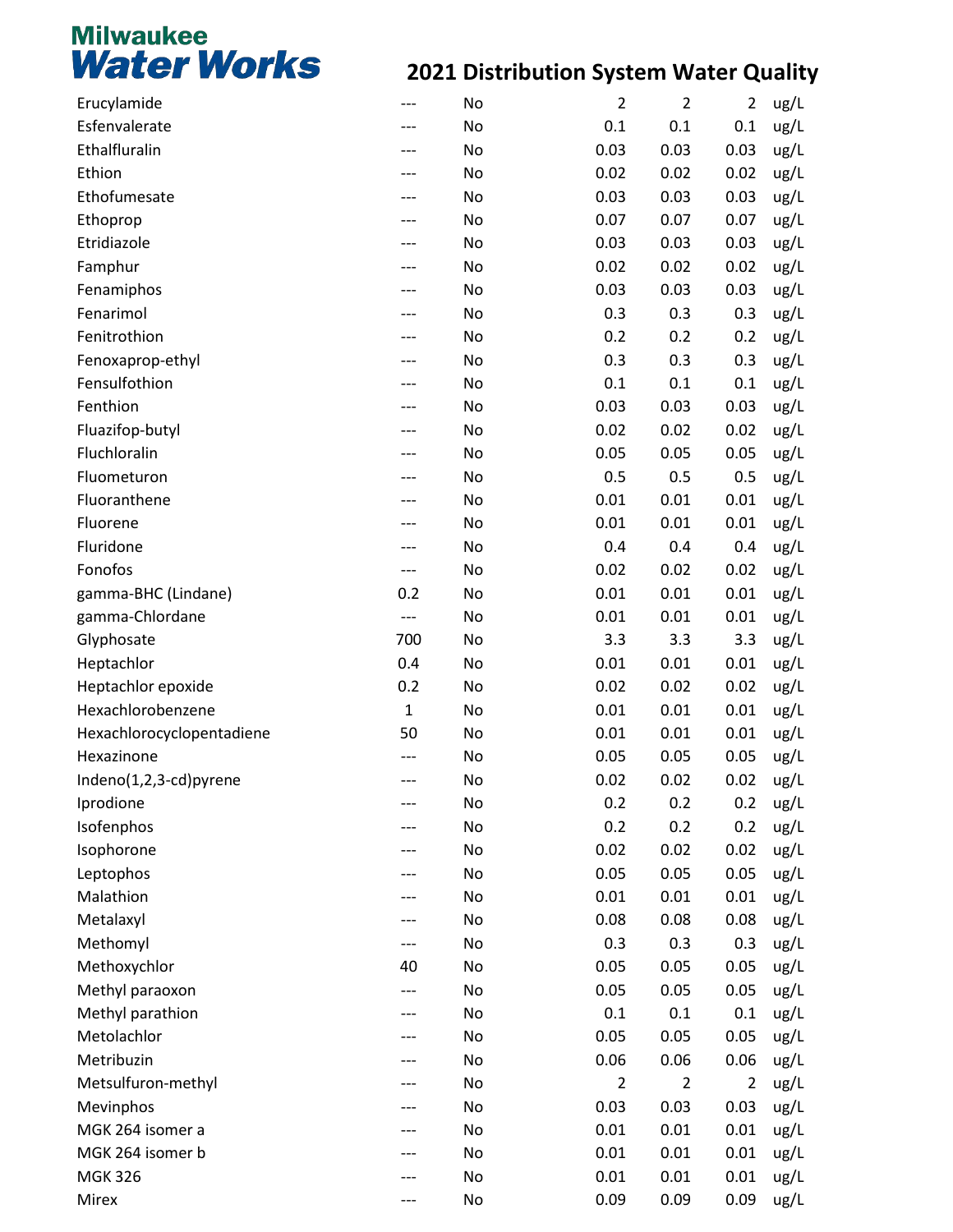| Molinate                |     | No | 0.02           | 0.02           | 0.02           | ug/L |
|-------------------------|-----|----|----------------|----------------|----------------|------|
| Monocrotophos           |     | No | 0.2            | 0.2            | 0.2            | ug/L |
| Naled                   | --- | No | 0.2            | 0.2            | 0.2            | ug/L |
| Napropamide             |     | No | 0.04           | 0.04           | 0.04           | ug/L |
| Norflurazon             |     | No | 0.2            | 0.2            | 0.2            | ug/L |
| Oryzalin                |     | No | 0.3            | 0.3            | 0.3            | ug/L |
| Oxadiazon               | --- | No | 0.01           | 0.01           | 0.01           | ug/L |
| Oxamyl                  | 200 | No | 0.3            | 0.3            | 0.3            | ug/L |
| Oxychlordane            | --- | No | 0.02           | 0.02           | 0.02           | ug/L |
| Oxyfluorfen             |     | No | 0.3            | 0.3            | 0.3            | ug/L |
| Paraquat                | --- | No | 0.3            | 0.3            | 0.3            | ug/L |
| Parathion               |     | No | 0.2            | 0.2            | 0.2            | ug/L |
| Pebulate                |     | No | 0.02           | 0.02           | 0.02           | ug/L |
| Pendimethalin           |     | No | 0.01           | 0.01           | 0.01           | ug/L |
| Pentachlorobenzene      | --- | No | 0.05           | 0.05           | 0.05           | ug/L |
| Pentachloronitrobenzene |     | No | 0.03           | 0.03           | 0.03           | ug/L |
| Permethrin, cis & trans | --- | No | 0.17           | 0.17           | 0.17           | ug/L |
| Phenanthrene            |     | No | 0.01           | 0.01           | 0.01           | ug/L |
| Phorate                 | --- | No | 0.03           | 0.03           | 0.03           | ug/L |
| Phosmet                 | --- | No | 0.09           | 0.09           | 0.09           | ug/L |
| Picloram                | 500 | No | 0.07           | 0.07           | 0.07           | ug/L |
| Profluralin             |     | No | 0.04           | 0.04           | 0.04           | ug/L |
| Prometon                | --- | No | 0.03           | 0.03           | 0.03           | ug/L |
| Prometryn               |     | No | 0.06           | 0.06           | 0.06           | ug/L |
| Pronamide               | --- | No | 0.05           | 0.05           | 0.05           | ug/L |
| Propachlor              |     | No | 0.04           | 0.04           | 0.04           | ug/L |
| Propanil                | --- | No | 0.03           | 0.03           | 0.03           | ug/L |
| Propazine               |     | No | 0.02           | 0.02           | 0.02           | ug/L |
| Propiconazole isomer a  |     | No | 0.2            | 0.2            | 0.2            | ug/L |
| Propiconazole isomer b  |     | No | 0.2            | 0.2            | 0.2            | ug/L |
| Prothiofos              |     | No | 0.09           | 0.09           | 0.09           | ug/L |
| Pyrene                  |     | No | 0.01           | 0.01           | 0.01           | ug/L |
| Simazine                | 4   | No | 0.03           | 0.03           | 0.03           | ug/L |
| Simetryn                |     | No | 0.02           | 0.02           | 0.02           | ug/L |
| <b>Stirofos</b>         |     | No | 0.02           | 0.02           | 0.02           | ug/L |
| Sulfotep                |     | No | 0.2            | 0.2            | 0.2            | ug/L |
| Tebuthiuron             |     | No | $\overline{2}$ | $\overline{2}$ | $\overline{2}$ | ug/L |
| <b>TEPP</b>             |     | No | 0.3            | 0.3            | 0.3            | ug/L |
| Terbacil                |     | No | 0.12           | 0.12           | 0.12           | ug/L |
| Terbufos                |     | No | 0.03           | 0.03           | 0.03           | ug/L |
| Terbutryn               |     | No | 0.03           | 0.03           | 0.03           | ug/L |
| Thiabendazole           |     | No | 0.3            | 0.3            | 0.3            | ug/L |
| Thiobencarb             |     | No | 0.01           | 0.01           | 0.01           | ug/L |
| Thionazin               |     | No | 0.08           | 0.08           | 0.08           | ug/L |
| Toxaphene               | 3   | No | 0.4            | 0.4            | 0.4            | ug/L |
| trans-Nonachlor         |     | No | 0.01           | 0.01           | 0.01           | ug/L |
| Triadimefon             |     | No | 0.07           | 0.07           | 0.07           | ug/L |
| <b>Tribufos</b>         |     | No | 0.05           | 0.05           | 0.05           | ug/L |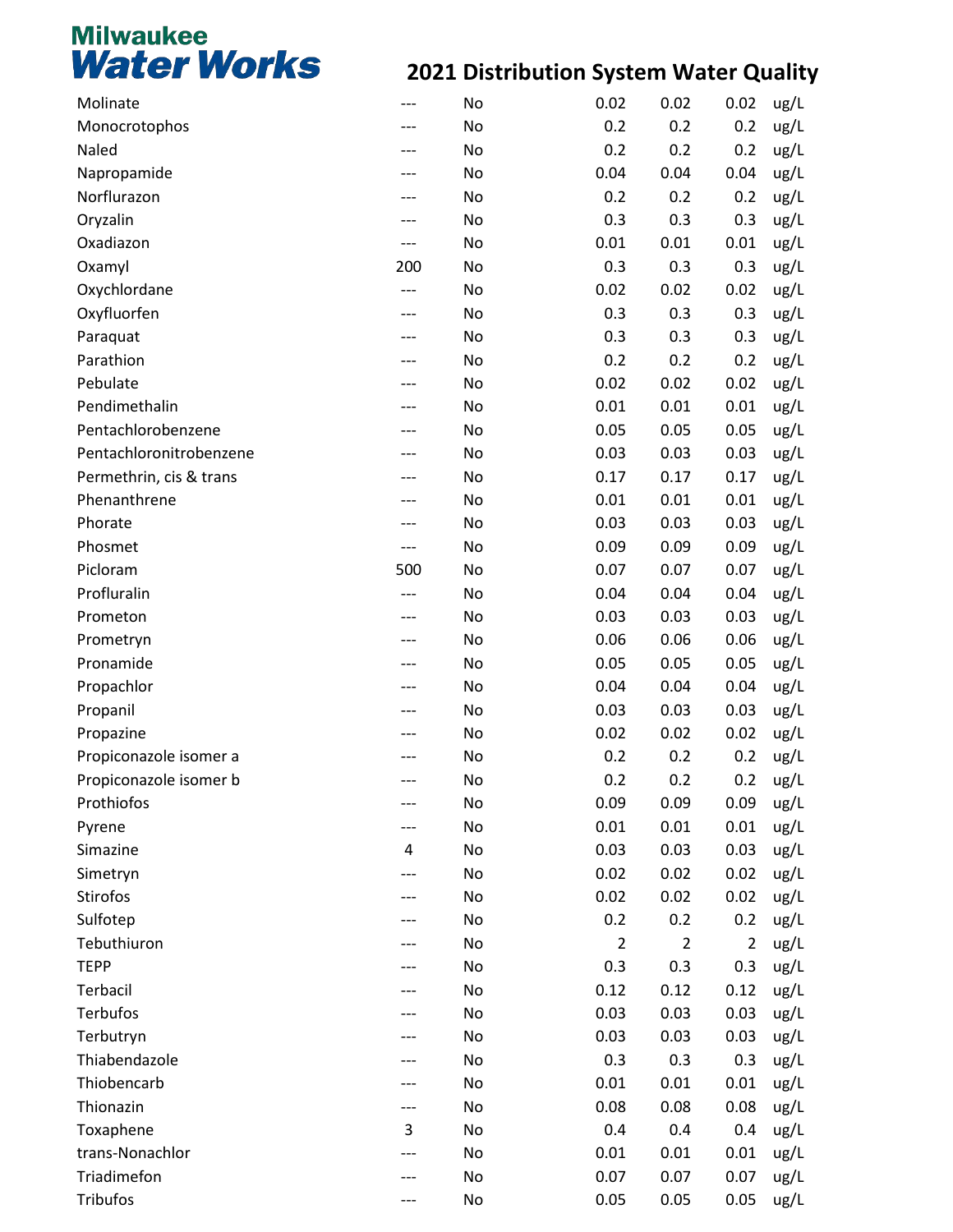| Trichloronate                         |                | No  | 0.2            | 0.2            | 0.2            | ug/L |
|---------------------------------------|----------------|-----|----------------|----------------|----------------|------|
| Tricyclazole                          |                | No  | 0.3            | 0.3            | 0.3            | ug/L |
| Trifluralin                           |                | No  | 0.01           | 0.01           | 0.01           | ug/L |
| Vernolate                             |                | No  | 0.03           | 0.03           | 0.03           | ug/L |
| Vinclozolin                           |                | No  | 0.08           | 0.08           | 0.08           | ug/L |
| Z-Phosphamidon                        |                | No  | 0.07           | 0.07           | 0.07           | ug/L |
| <b>Volatile Organic Compounds</b>     |                |     |                |                |                |      |
| 1,1,1,2-Tetrachloroethane             |                | No  | 0.3            | 0.3            | 0.3            | ug/L |
| 1,1,1-Trichloroethane                 | 200            | No  | 0.2            | 0.2            | 0.2            | ug/L |
| 1,1,2,2-Tetrachloroethane             | ---            | No  | 0.2            | 0.2            | 0.2            | ug/L |
| 1,1,2-Trichloro-1,2,2-trifluoroethane | ---            | No  | 0.3            | 0.3            | 0.3            | ug/L |
| 1,1,2-Trichloroethane                 | 5              | No  | 0.2            | 0.2            | 0.2            | ug/L |
| 1,1-Dichloroethane                    | ---            | No  | 0.1            | 0.1            | 0.1            | ug/L |
| 1,1-Dichloroethylene                  | $\overline{7}$ | No  | 0.2            | 0.2            | 0.2            | ug/L |
| 1,1-Dichloropropanone                 |                | No  | 1.6            | 1.6            | 1.6            | ug/L |
| 1,1-Dichloropropylene                 |                | No  | 0.2            | 0.2            | 0.2            | ug/L |
| 1,2,3-Trichlorobenzene                |                | No  | 0.2            | 0.2            | 0.2            | ug/L |
| 1,2,3-Trichloropropane                |                | No  | 0.2            | 0.2            | 0.2            | ug/L |
| 1,2,3-Trimethylbenzene                | ---            | No  | 0.2            | 0.2            | 0.2            | ug/L |
| 1,2,4-Trichlorobenzene                | 70             | No  | 0.2            | 0.2            | 0.2            | ug/L |
| 1,2,4-Trimethylbenzene                | ---            | No  | 0.2            | 0.2            | 0.2            | ug/L |
| 1,2-Dibromo-3-chloropropane (DBCP)    |                | No  | 0.01           | 0.01           | 0.01           | ug/L |
| 1,2-Dibromoethane (EDB)               |                | No  | 0.01           | 0.01           | 0.01           | ug/L |
| 1,2-Dichlorobenzene                   | 600            | No  | 0.2            | 0.2            | 0.2            | ug/L |
| 1,2-Dichloroethane                    | 5              | No  | 0.2            | 0.2            | 0.2            | ug/L |
| 1,2-Dichloropropane                   | 5              | No  | 0.2            | 0.2            | 0.2            | ug/L |
| 1,2-Xylene                            |                | No  | 0.2            | 0.2            | 0.2            | ug/L |
| $1,3 + 1,4$ -Xylene                   |                | No  | 0.5            | 0.5            | 0.5            | ug/L |
| 1,3,5-Trimethylbenzene                |                | No  | 0.2            | 0.2            | 0.2            | ug/L |
| 1,3-Butadiene                         |                | No  | 0.5            | 0.5            | 0.5            | ug/L |
| 1,3-Dichlorobenzene                   |                | No  | 0.1            | 0.1            | 0.1            | ug/L |
| 1,3-Dichloropropane                   |                | No  | 0.1            | 0.1            | 0.1            | ug/L |
| 1,3-Dichloropropylene, cis & trans    |                | No  | 0.5            | 0.5            | 0.5            | ug/L |
| 1,4-Dichlorobenzene                   | 75             | No  | 0.2            | 0.2            | 0.2            | ug/L |
| 1,4-Dioxane                           |                | No  | $\overline{2}$ | $\overline{2}$ | $\overline{2}$ | ug/L |
| 1-Chlorobutane                        |                | No  | 0.7            | 0.7            | 0.7            | ug/L |
| 2,2-Dichloropropane                   | ---            | No  | 0.2            | 0.2            | 0.2            | ug/L |
| 2,3,7,8-TCDD                          | 0              | No  | 5              | 5              | 5              | pg/L |
| 2-Butanone (MEK)                      |                | No  | $\overline{2}$ | $\overline{2}$ | $\overline{2}$ | ug/L |
| 2-Chlorotoluene                       |                | No  | 0.1            | 0.1            | 0.1            | ug/L |
| 2-Hexanone                            |                | No  | 1.2            | 1.2            | 1.2            | ug/L |
| 2-Nitropropane                        |                | No  | 0.9            | 0.9            | 0.9            | ug/L |
| 4-Chlorotoluene                       |                | No  | 0.2            | 0.2            | 0.2            | ug/L |
| 4-Isopropyltoluene                    |                | No  | 0.2            | 0.2            | 0.2            | ug/L |
| 4-Methyl-2-pentanone (MIBK)           |                | No  | 1.5            | 1.5            | 1.5            | ug/L |
| Acetone                               |                | Yes | 2.4            | $\overline{2}$ | 2.8            | ug/L |
| Acrylonitrile                         |                | No  | 0.9            | 0.9            | 0.9            | ug/L |
| Allyl chloride                        |                | No  | 1.1            | $1.1\,$        | $1.1\,$        | ug/L |
|                                       |                |     |                |                |                |      |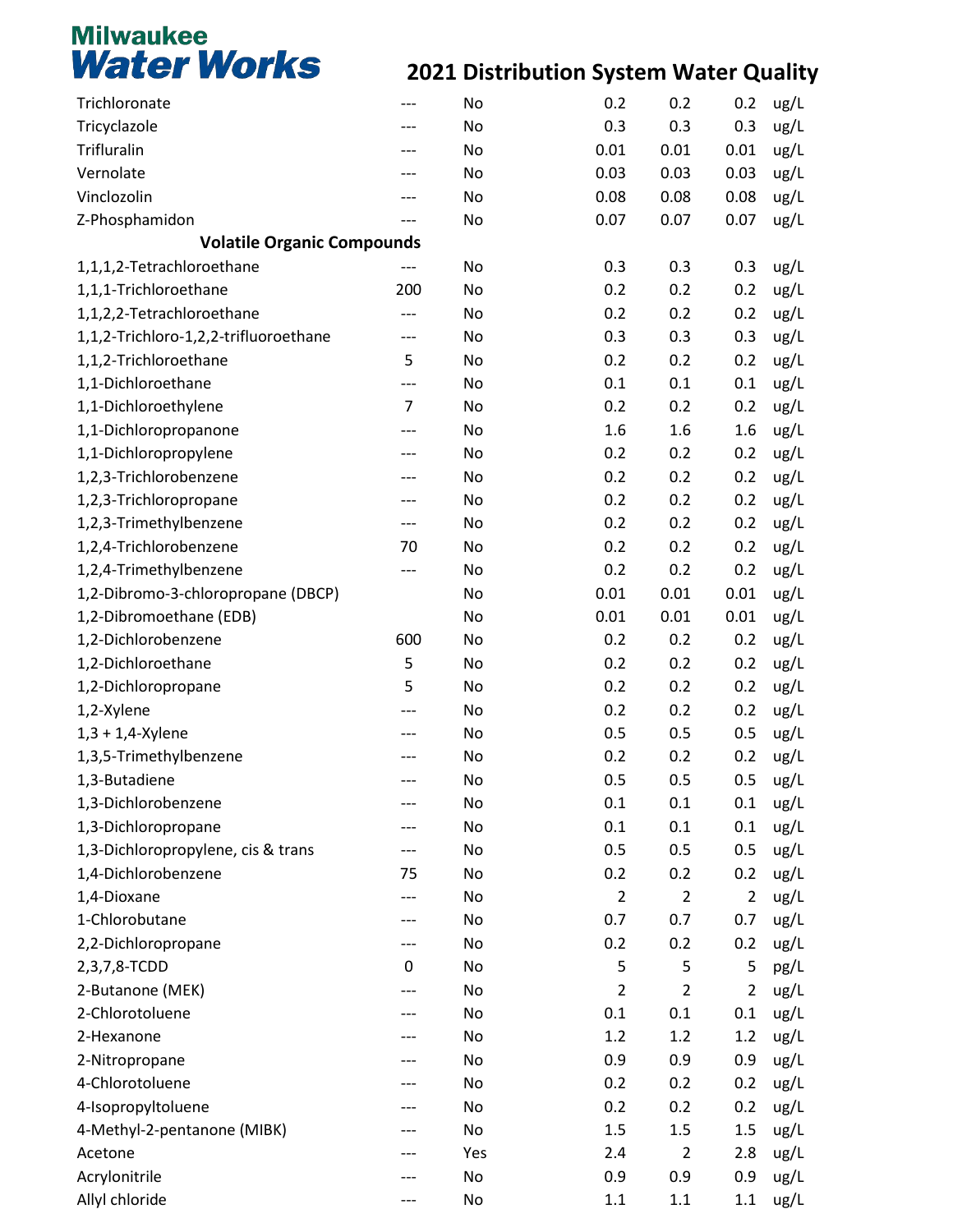| Benzene                     | 5     | No  | 0.2            | 0.2            | 0.2            | ug/L |
|-----------------------------|-------|-----|----------------|----------------|----------------|------|
| Benzyl chloride             | ---   | No  | 0.4            | 0.4            | 0.4            | ug/L |
| Bromobenzene                | ---   | No  | 0.1            | 0.1            | 0.1            | ug/L |
| Bromochloromethane          |       | No  | 0.2            | 0.2            | 0.2            | ug/L |
| Bromodichloromethane        |       | Yes | 3.004412       | 1              | 4.3            | ug/L |
| Bromoform                   |       | Yes | $\mathbf{1}$   | $\mathbf{1}$   | 3              | ug/L |
| Bromomethane                | ---   | No  | 0.4            | 0.4            | 0.4            | ug/L |
| Carbon disulfide            | ---   | No  | $\mathbf{1}$   | $\mathbf{1}$   | $\mathbf{1}$   | ug/L |
| Carbon tetrachloride        | 5     | No  | 0.1            | 0.1            | 0.1            | ug/L |
| Chloroacetonitrile          | $---$ | No  | $\overline{2}$ | $\overline{2}$ | $\overline{2}$ | ug/L |
| Chlorobenzene               | 100   | No  | 0.2            | 0.2            | 0.2            | ug/L |
| Chloroethane                |       | No  | 0.2            | 0.2            | 0.2            | ug/L |
| Chloroform                  | ---   | Yes | 2.51           | 1.00           | 5.80           | ug/L |
| Chloromethane               |       | No  | 0.2            | 0.2            | 0.2            | ug/L |
| Chloroprene                 | $---$ | No  | 0.4            | 0.4            | 0.4            | ug/L |
| cis-1,2-Dichloroethylene    | 70    | No  | 0.2            | 0.2            | 0.2            | ug/L |
| cis-1,3-Dichloropropylene   | $---$ | No  | 0.2            | 0.2            | 0.2            | ug/L |
| Cyclohexanone               |       | No  | 5              | 5              | 5              | ug/L |
| Di(2-chloroethyl)ether      | ---   | No  | 0.8            | 0.8            | 0.8            | ug/L |
| Dibromochloromethane        |       | Yes | 2.4            | $\mathbf{1}$   | 3.8            | ug/L |
| Dibromomethane              | ---   | No  | 0.2            | 0.2            | 0.2            | ug/L |
| Dichlorodifluoromethane     | ---   | No  | 0.3            | 0.3            | 0.3            | ug/L |
| Dichloromethane             | 5     | No  | 0.4            | 0.4            | 0.4            | ug/L |
| Diisopropyl ether           |       | No  | 0.5            | 0.5            | 0.5            | ug/L |
| Epichlorohydrin             |       | No  | 0.8            | 0.8            | 0.8            | ug/L |
| Ethyl acrylate              |       | No  | 0.4            | 0.4            | 0.4            | ug/L |
| <b>Ethyl Ether</b>          | ---   | No  | 0.3            | 0.3            | 0.3            | ug/L |
| Ethyl methacrylate          |       | No  | $\mathbf{1}$   | 1              | 1              | ug/L |
| Ethyl tert-butyl ether      | ---   | No  | 0.4            | 0.4            | 0.4            | ug/L |
| Ethylbenzene                | 700   | No  | 0.2            | 0.2            | 0.2            | ug/L |
| Hexachlorobutadiene         |       | No  | 0.2            | 0.2            | 0.2            | ug/L |
| Hexachloroethane            |       | No  | 1.1            | $1.1\,$        | 1.1            | ug/L |
| Isopropylbenzene            |       | No  | 0.2            | 0.2            | 0.2            | ug/L |
| Methacrylonitrile           |       | No  | 1.7            | 1.7            | 1.7            | ug/L |
| Methyl iodide               |       | No  | $\overline{2}$ | $\overline{2}$ | $\overline{2}$ | ug/L |
| Methylacrylate              |       | No  | 0.8            | 0.8            | 0.8            | ug/L |
| Methylmethacrylate          | ---   | No  | 1              | 1              | 1              | ug/L |
| Methyl-t-butyl ether (MTBE) |       | No  | 0.4            | 0.4            | 0.4            | ug/L |
| Naphthalene                 |       | No  | 0.02           | 0.02           | 0.02           | ug/L |
| n-Butyl acrylate            |       | No  | 0.5            | 0.5            | 0.5            | ug/L |
| n-Butylbenzene              | ---   | No  | 0.2            | 0.2            | 0.2            | ug/L |
| Nitrobenzene                |       | No  | $\overline{2}$ | $\overline{2}$ | $\overline{2}$ | ug/L |
| n-Propylbenzene             |       | No  | 0.2            | 0.2            | 0.2            | ug/L |
| Pentachloroethane           |       | No  | 1.1            | $1.1\,$        | 1.1            | ug/L |
| Propionitrile               | ---   | No  | 1.3            | 1.3            | 1.3            | ug/L |
| sec-Butylbenzene            | ---   | No  | 0.2            | 0.2            | 0.2            | ug/L |
| Styrene                     | 100   | No  | 0.2            | 0.2            | 0.2            | ug/L |
| tert-Amyl Methyl ether      | ---   | No  | 0.6            | 0.6            | 0.6            | ug/L |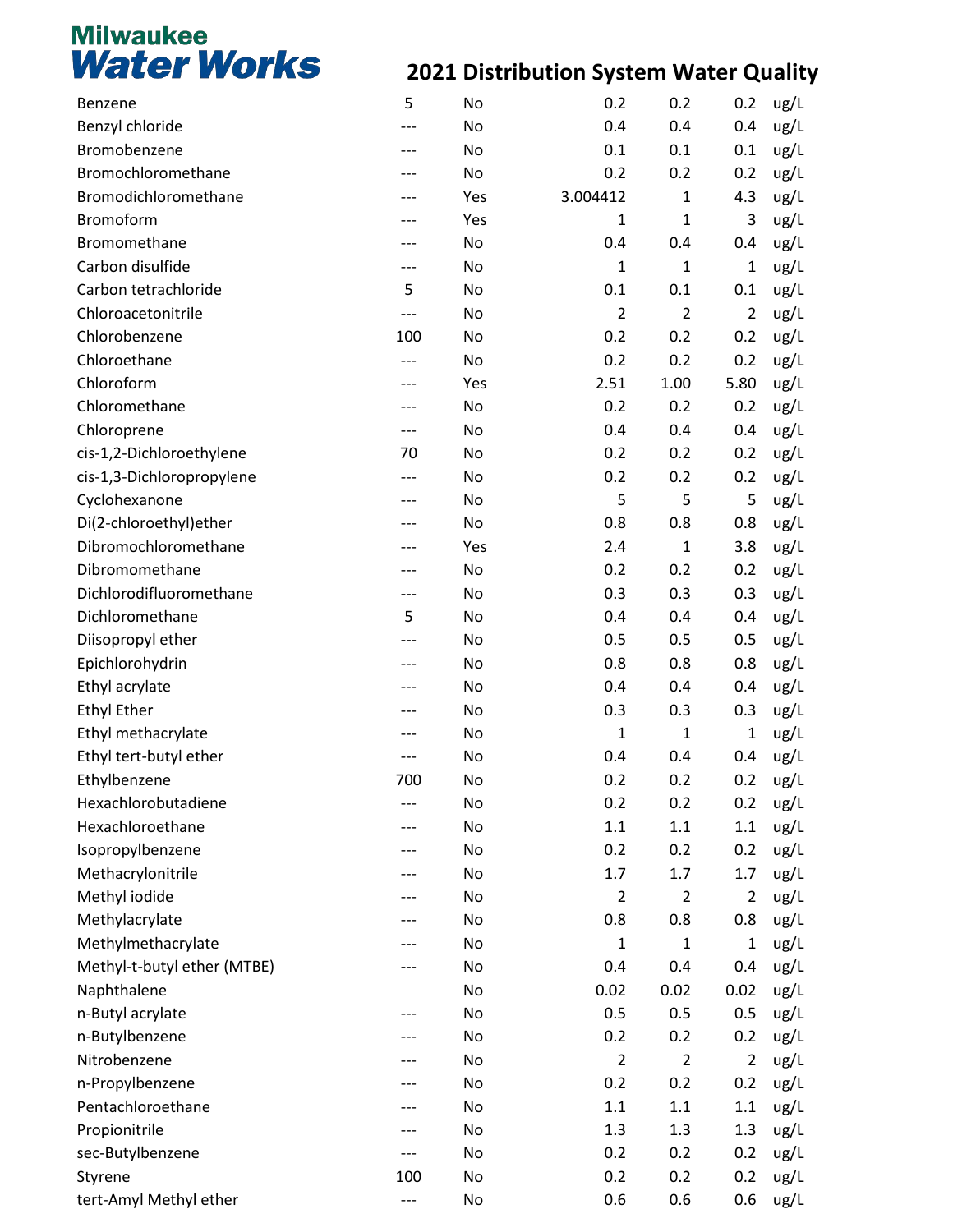| tert-Butyl alcohol                | ---   | No  | 0.6            | 0.6            | 0.6            | ug/L |
|-----------------------------------|-------|-----|----------------|----------------|----------------|------|
| tert-Butylbenzene                 |       | No  | 0.2            | 0.2            | 0.2            | ug/L |
| Tetrachloroethylene               | 5     | No  | 0.2            | 0.2            | 0.2            | ug/L |
| Tetrahydrofuran                   |       | No  | 1.4            | 1.4            | 1.4            | ug/L |
| Toluene                           | 1000  | No  | 0.2            | 0.2            | 0.2            | ug/L |
| <b>Total Dichlorobenzene</b>      | ---   | No  | 0.1            | 0.1            | 0.1            | ug/L |
| trans-1,2-Dichloroethylene        | 100   | No  | 0.2            | 0.2            | 0.2            | ug/L |
| trans-1,3-Dichloropropylene       | ---   | No  | 0.2            | 0.2            | 0.2            | ug/L |
| trans-1,4-Dichloro-2-butylene     | ---   | No  | 1.4            | 1.4            | 1.4            | ug/L |
| Trichloroethylene                 | 5     | No  | 0.2            | 0.2            | 0.2            | ug/L |
| Trichlorofluoromethane            | ---   | No  | 0.2            | 0.2            | 0.2            | ug/L |
| <b>Total Trihalomethanes</b>      | 80    | Yes | 8.21           | 1.00           | 13.60          | ug/L |
| Vinyl acetate                     | $---$ | No  | $\overline{2}$ | $\overline{2}$ | $\overline{2}$ | ug/L |
| Vinyl chloride                    | 0.2   | No  | 0.2            | 0.2            | 0.2            | ug/L |
| Xylenes, Total                    | 10000 | No  | 0.1            | 0.1            | 0.1            | ug/L |
| <b>Brominated Diphenyl Ethers</b> |       |     |                |                |                |      |
| BDE-1                             |       | No  | 6.85           | 6.85           | 6.85           | pg/L |
| BDE-2                             |       | No  | 4.39           | 4.39           | 4.39           | pg/L |
| BDE-3                             |       | No  | 3.89           | 3.89           | 3.89           | pg/L |
| <b>BDE-10</b>                     |       | No  | 0.389          | 0.389          | 0.389          | pg/L |
| BDE-7                             |       | No  | 0.367          | 0.367          | 0.367          | pg/L |
| BDE-8/11                          |       | No  | 0.272          | 0.272          | 0.272          | pg/L |
| <b>BDE-12</b>                     | ---   | No  | 0.260          | 0.260          | 0.260          | pg/L |
| <b>BDE-13</b>                     |       | No  | 0.242          | 0.242          | 0.242          | pg/L |
| <b>BDE-15</b>                     |       | No  | 0.233          | 0.233          | 0.233          | pg/L |
| <b>BDE-30</b>                     |       | No  | 0.276          | 0.276          | 0.276          | pg/L |
| <b>BDE-32</b>                     | ---   | No  | 0.210          | 0.210          | 0.210          | pg/L |
| <b>BDE-17</b>                     |       | No  | 0.215          | 0.215          | 0.215          | pg/L |
| <b>BDE-25</b>                     |       | No  | 0.315          | 0.315          | 0.315          | pg/L |
| BDE-28/33                         | ---   | No  | 0.996          | 0.996          | 0.996          | pg/L |
| BDE-35/21                         |       | No  | 0.202          | 0.202          | 0.202          | pg/L |
| <b>BDE-37</b>                     |       | No  | 0.173          | 0.173          | 0.173          | pg/L |
| BDE-75/51                         |       | No  | 0.356          | 0.356          | 0.356          | pg/L |
| <b>BDE-49</b>                     |       | No  | 0.473          | 0.473          | 0.473          | pg/L |
| <b>BDE-71</b>                     |       | No  | 0.498          | 0.498          | 0.498          | pg/L |
| <b>BDE-47</b>                     |       | No  | 12.8           | 12.8           | 12.8           | pg/L |
| <b>BDE-66</b>                     |       | No  | 0.191          | 0.191          | 0.191          | pg/L |
| <b>BDE-77</b>                     |       | No  | 0.337          | 0.337          | 0.337          | pg/L |
| <b>BDE-79</b>                     |       | No  | 0.316          | 0.316          | 0.316          | pg/L |
| <b>BDE-100</b>                    |       | No  | 0.955          | 0.955          | 0.955          |      |
| BDE-119/120                       |       | No  | 2.00           | 2.00           | 2.00           | pg/L |
| <b>BDE-99</b>                     |       | No  | 3.61           | 3.61           | 3.61           | pg/L |
|                                   |       |     |                |                |                | pg/L |
| <b>BDE-116</b>                    |       | No  | 4.35           | 4.35           | 4.35           | pg/L |
| <b>BDE-85</b>                     |       | No  | 2.62           | 2.62           | 2.62           | pg/L |
| <b>BDE-126</b>                    |       | No  | 1.69           | 1.69           | 1.69           | pg/L |
| <b>BDE-105</b>                    |       | No  | 3.33           | 3.33           | 3.33           | pg/L |
| <b>BDE-155</b>                    |       | No  | 0.346          | 0.346          | 0.346          | pg/L |
| BDE-128/154                       |       | No  | 0.787          | 0.787          | 0.787          | pg/L |